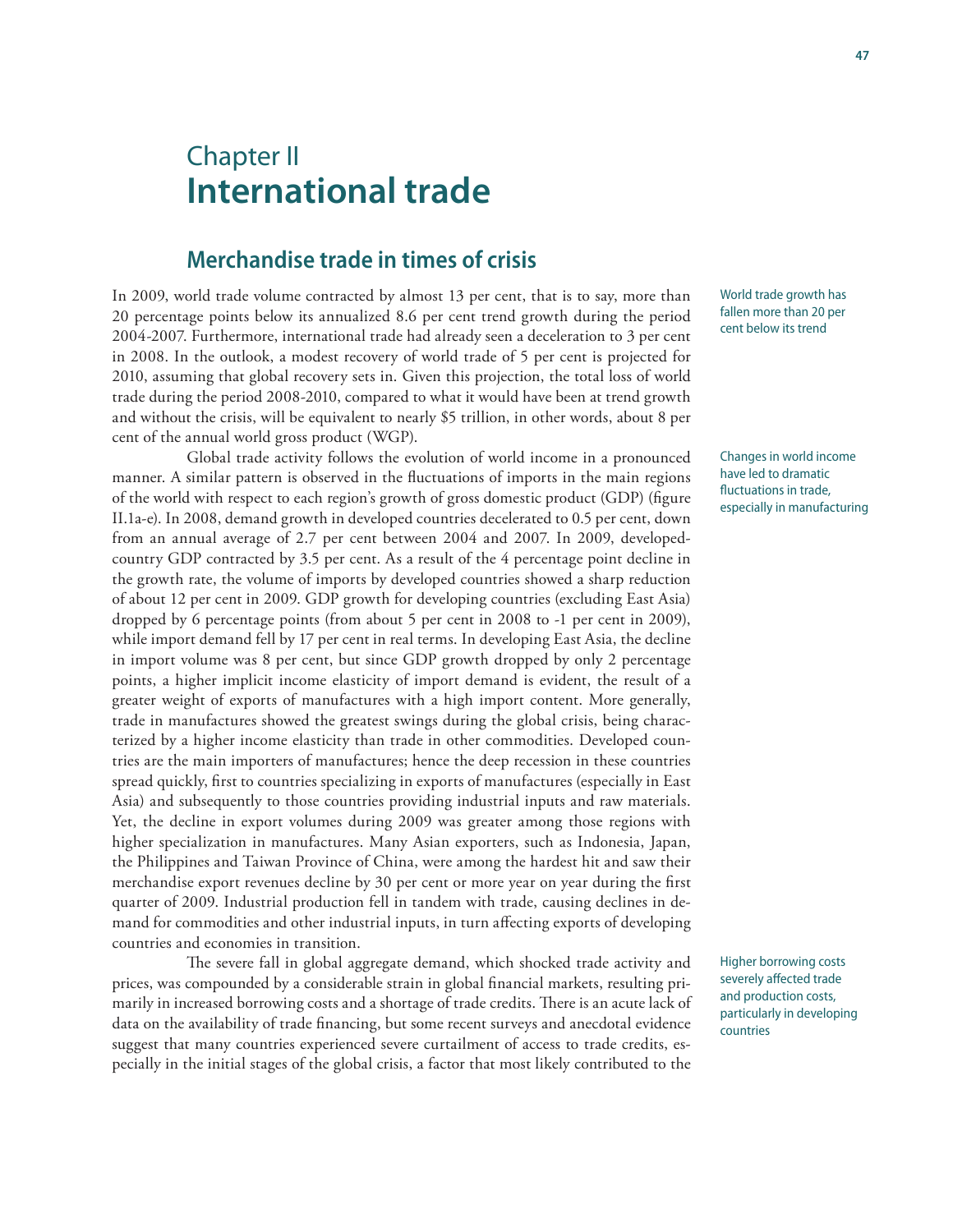### Figure II.1a

**Growth of world income and of imports, 2001-2010**



#### Figure II.1c

**Growth of gross domestic product and of import volume: economies in transition and developing economies (excluding East Asia), 2001-2010**



Figure II.1e **Growth of gross domestic product of developed** 

**economies and of exports per region, 2001-2010**







Figure II.1d **Growth of gross domestic product and import volume: East Asian developing economies, 2001-2010**



**Source:** UN/DESA and Project Link. **Note:** Imports and exports are expressed in constant 2000 United States dollars.

**a** Partly estimated.

**b** Projections based on Project LINK.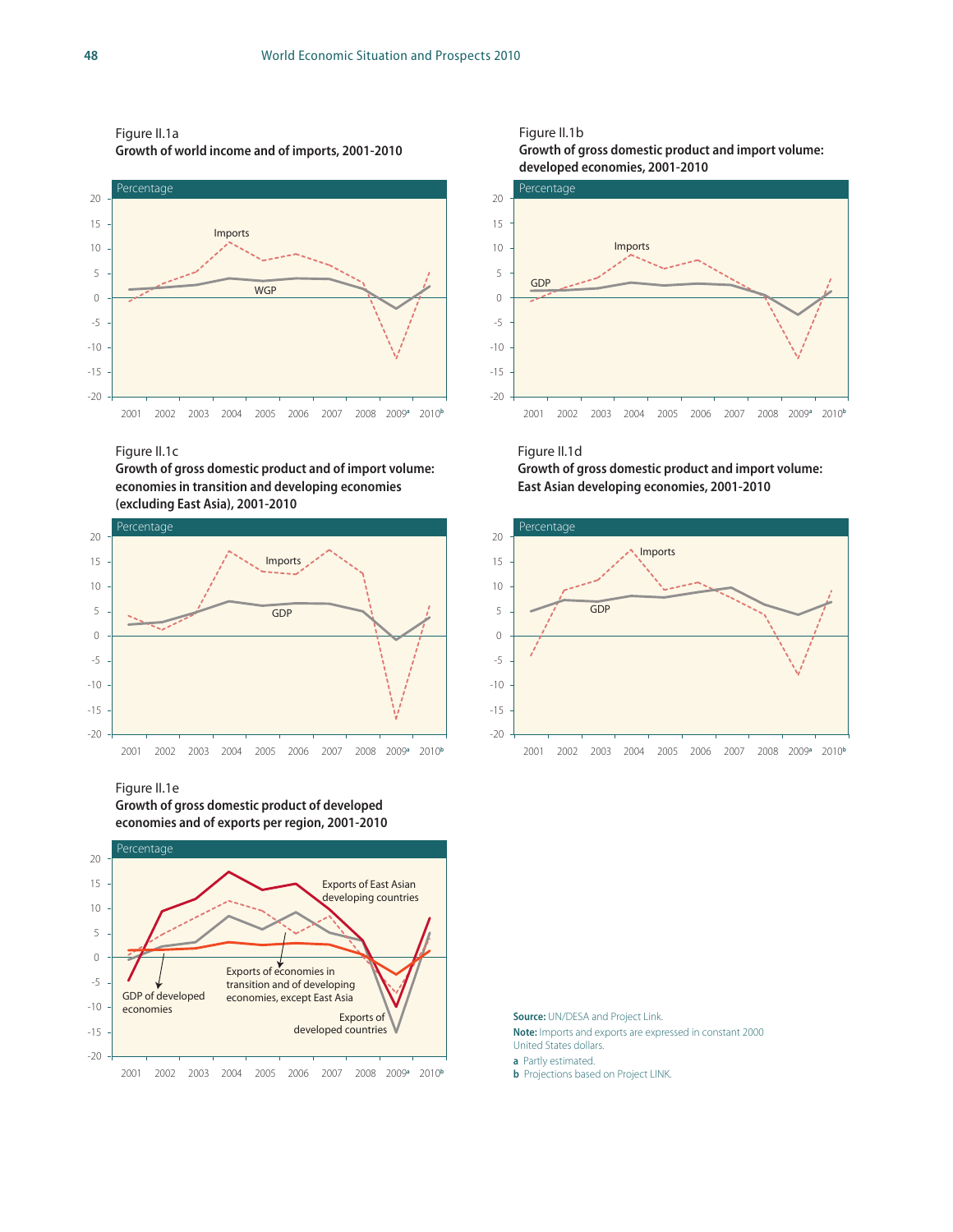decline in world trade in late 2008 and early 2009.**1** Steep increases in borrowing costs have equally affected trade. In India, for example, the spread over the six-month London Interbank Offered Rate (LIBOR) for trade credits increased from 50 to 150 basis points towards the end of 2008. Spreads increased even more for countries like Turkey and Brazil in the fourth quarter of 2008, severely affecting trade and production costs.

As discussed in more detail below, the decline in global import demand was accompanied by large swings in world commodity prices. Depending on the nature of trade dependence, some countries saw declines in export volumes compensated by improvements in their terms of trade, while others suffered even greater trade shocks because of unfavourable relative price shifts. Table II.1 shows a decomposition of trade shocks by country group.**<sup>2</sup>**

The *demand shock*, shown in the first row, reflects the fall in the *volume* of exports, estimated at about 3.5 per cent of WGP in 2009. No country or region was spared the adverse demand shock. The economies in transition, the European Union (EU)-15, Japan and countries in East and South Asia experienced demand shocks greater than 4 per cent of their GDP. The developed countries and the dynamic exporters in developing Asia felt most of the impact through the fall in demand for their manufacturing exports, as indicated above. Meanwhile, such falls in exports, and thus in industrial production in developing countries, were transmitted into falls in energy imports from the economies in transition. These are considerable when measured as a share of GDP of those economies that rely heavily on exports of oil and natural gas. Notably, the least developed countries (LDCs) were least affected by a decline in the demand for their exports, possibly owing to the relatively low income elasticity of demand for primary export products.**3** Nonetheless, the contraction in demand for LDC exports averaged about 1.6 per cent of GDP in 2009 and contributed to the substantial run-up of trade deficits amounting to 10 per cent of the combined GDP of the poorest countries.

*Terms-of-trade* shocks are calculated as the net effect of the annualized change in a country's export and import prices. Net importers of food and energy products generally witnessed positive terms-of-trade shocks in 2009. This holds true, on average, for the developed countries and developing countries in East and South Asia, as well as for some African countries, Mexico and most countries in Central America and the Caribbean. In contrast, energy and other primary commodity exporters suffered severe negative price shocks. For instance, Western Asia and the economies in transition experienced negative terms-of-trade shocks of 8.8 per cent and 5.7 per cent of their respective GDP. Half of these countries experienced an adverse price shock of greater than 10 per cent of GDP; in one third of the countries concerned it was even greater than 20 per cent of GDP. Some

- **1** See, for example, the 2009 Trade Finance Survey conducted by the Bankers' Association for Finance and Trade (BAFT), in cooperation with the International Monetary Fund, available at http://baft. org/content\_folders/Issues/IMFBAFTSurveyResults20090331.ppt. These and similar surveys stress that the major trigger for the global contraction of trade was the rapidly shrinking demand for imports worldwide.
- **2** The trade shock decomposition was developed as part of the World Economic Vulnerability Monitor of UN/DESA. The trade decomposition analysis is a detailed account of volume and price fluctuations for about 170 countries for all merchandise trade disaggregated up to the threedigit Standard International Trade Classification (SITC) (covering about 250 products and product groups). See http://www.un.org/esa/policy/publications/dpad\_wespwevm.html for a description of the decomposition methodology and for more detailed results.
- **3** A number of least developed countries (LDCs) could not be included in this study owing to a lack of data, most notably Angola, a country representing a significant share of the combined GDP of the LDCs.

The decline in global import demand has caused large swings in world commodity prices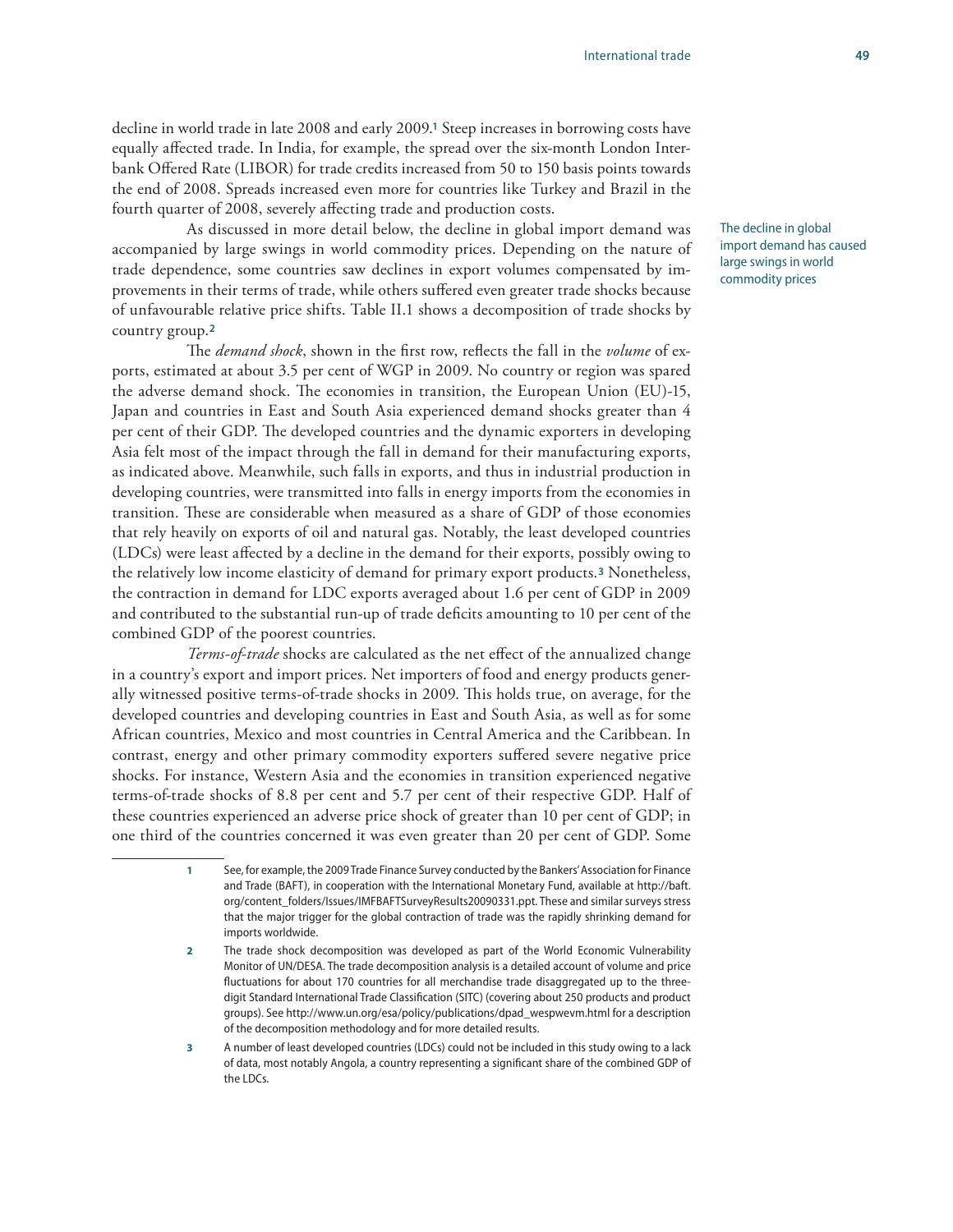Table II.1 **Trade shocks and changes in trade balances per country/region**

| Percentage of gross domestic product |                                                                                                                                                                                                                                                                         |                                             |                                              |                                                                                                                                                                                                                                                                                                                                                                                     |                                                                                                                                                                                                        |                                  |  |  |  |
|--------------------------------------|-------------------------------------------------------------------------------------------------------------------------------------------------------------------------------------------------------------------------------------------------------------------------|---------------------------------------------|----------------------------------------------|-------------------------------------------------------------------------------------------------------------------------------------------------------------------------------------------------------------------------------------------------------------------------------------------------------------------------------------------------------------------------------------|--------------------------------------------------------------------------------------------------------------------------------------------------------------------------------------------------------|----------------------------------|--|--|--|
|                                      |                                                                                                                                                                                                                                                                         | Demand shock:<br>change in<br>export volume | Terms-of-trade<br>shock: net value<br>change | Total trade<br>shock                                                                                                                                                                                                                                                                                                                                                                | Change in<br>import volume                                                                                                                                                                             | Total change in<br>trade balance |  |  |  |
| World                                | 2008                                                                                                                                                                                                                                                                    | 0.5                                         | 0.0                                          | 0.5                                                                                                                                                                                                                                                                                                                                                                                 | 0.5                                                                                                                                                                                                    | 0.0                              |  |  |  |
|                                      | 2009                                                                                                                                                                                                                                                                    | $-3.5$                                      | 0.0                                          | $-3.5$                                                                                                                                                                                                                                                                                                                                                                              | 0.0<br>$-3.5$<br>$-0.3$<br>$-0.1$<br>$-3.7$<br>1.0<br>$-0.5$<br>$-0.1$<br>$-2.6$<br>2.5<br>$-1.2$<br>$-0.1$<br>$-0.8$<br>$-2.1$<br>$-0.6$<br>$-0.2$<br>$-4.3$<br>0.6<br>5.0<br>2.0<br>$-5.3$<br>$-5.5$ |                                  |  |  |  |
|                                      | 2008                                                                                                                                                                                                                                                                    | 0.2                                         | $-0.7$                                       | $-0.5$                                                                                                                                                                                                                                                                                                                                                                              |                                                                                                                                                                                                        |                                  |  |  |  |
| Developed economies                  | 2009                                                                                                                                                                                                                                                                    | $-3.5$                                      | 0.8                                          | $-2.7$<br>$-0.6$<br>$-0.1$<br>$-1.2$<br>$-2.9$<br>$-0.8$<br>$-3.7$<br>7.0<br>$-10.8$<br>0.6<br>3.2<br>2.6<br>$-4.4$<br>$-2.7$<br>$-1.7$<br>4.2<br>0.8<br>5.0<br>$-3.4$<br>$-5.5$<br>$-2.1$<br>2.4<br>$-0.1$<br>2.3<br>$-3.3$<br>$-1.1$<br>$-2.2$<br>6.2<br>11.1<br>4.9<br>$-12.2$<br>$-2.3$<br>$-9.9$<br>0.7<br>$-0.7$<br>1.4<br>1.8<br>$-2.3$<br>$-4.1$<br>$-0.7$<br>3.6<br>$-4.3$ |                                                                                                                                                                                                        |                                  |  |  |  |
| <b>United States</b>                 | 2008<br>0.5<br>2009<br>$-1.3$<br>2008<br>0.1<br>2009<br>$-4.4$<br>2008<br>$-0.2$<br>2009<br>$-4.4$<br>2008<br>2.3<br>2009<br>$-5.1$<br>2008<br>2.1<br>2009<br>$-3.3$<br>2008<br>2.1<br>2009<br>$-2.2$<br>2008<br>2.9<br>2009<br>$-4.2$<br>2008<br>3.4<br>2009<br>$-3.3$ | $-1.1$                                      |                                              |                                                                                                                                                                                                                                                                                                                                                                                     |                                                                                                                                                                                                        |                                  |  |  |  |
|                                      |                                                                                                                                                                                                                                                                         |                                             | 1.2                                          |                                                                                                                                                                                                                                                                                                                                                                                     |                                                                                                                                                                                                        | $-2.2$<br>1.9                    |  |  |  |
|                                      |                                                                                                                                                                                                                                                                         |                                             | $-1.3$                                       |                                                                                                                                                                                                                                                                                                                                                                                     |                                                                                                                                                                                                        |                                  |  |  |  |
| Japan                                |                                                                                                                                                                                                                                                                         |                                             | 1.5                                          |                                                                                                                                                                                                                                                                                                                                                                                     |                                                                                                                                                                                                        |                                  |  |  |  |
| $EU-15$                              |                                                                                                                                                                                                                                                                         |                                             | $-0.6$                                       |                                                                                                                                                                                                                                                                                                                                                                                     |                                                                                                                                                                                                        |                                  |  |  |  |
|                                      |                                                                                                                                                                                                                                                                         |                                             | 0.7                                          |                                                                                                                                                                                                                                                                                                                                                                                     |                                                                                                                                                                                                        |                                  |  |  |  |
| Economies in transition              |                                                                                                                                                                                                                                                                         |                                             | 4.7                                          |                                                                                                                                                                                                                                                                                                                                                                                     |                                                                                                                                                                                                        |                                  |  |  |  |
|                                      |                                                                                                                                                                                                                                                                         |                                             | $-5.7$                                       |                                                                                                                                                                                                                                                                                                                                                                                     |                                                                                                                                                                                                        |                                  |  |  |  |
|                                      |                                                                                                                                                                                                                                                                         |                                             | 1.1<br>$-1.1$                                |                                                                                                                                                                                                                                                                                                                                                                                     |                                                                                                                                                                                                        |                                  |  |  |  |
| Developing countries                 |                                                                                                                                                                                                                                                                         |                                             |                                              |                                                                                                                                                                                                                                                                                                                                                                                     |                                                                                                                                                                                                        |                                  |  |  |  |
| Africa                               |                                                                                                                                                                                                                                                                         |                                             | 2.9                                          |                                                                                                                                                                                                                                                                                                                                                                                     |                                                                                                                                                                                                        |                                  |  |  |  |
|                                      |                                                                                                                                                                                                                                                                         |                                             | $-3.3$                                       |                                                                                                                                                                                                                                                                                                                                                                                     |                                                                                                                                                                                                        |                                  |  |  |  |
| East and South Asia                  |                                                                                                                                                                                                                                                                         |                                             | $-0.6$                                       |                                                                                                                                                                                                                                                                                                                                                                                     |                                                                                                                                                                                                        |                                  |  |  |  |
|                                      |                                                                                                                                                                                                                                                                         |                                             | 0.9                                          |                                                                                                                                                                                                                                                                                                                                                                                     |                                                                                                                                                                                                        |                                  |  |  |  |
| Western Asia                         |                                                                                                                                                                                                                                                                         |                                             | 7.7                                          |                                                                                                                                                                                                                                                                                                                                                                                     |                                                                                                                                                                                                        |                                  |  |  |  |
|                                      |                                                                                                                                                                                                                                                                         |                                             | $-8.8$                                       |                                                                                                                                                                                                                                                                                                                                                                                     |                                                                                                                                                                                                        |                                  |  |  |  |
| Latin America and the Caribbean      | 2008                                                                                                                                                                                                                                                                    | $-0.4$                                      | 1.0                                          |                                                                                                                                                                                                                                                                                                                                                                                     |                                                                                                                                                                                                        |                                  |  |  |  |
|                                      | 2009                                                                                                                                                                                                                                                                    | $-1.7$                                      | $-0.6$                                       |                                                                                                                                                                                                                                                                                                                                                                                     |                                                                                                                                                                                                        |                                  |  |  |  |
|                                      | 2008                                                                                                                                                                                                                                                                    | 1.4                                         | $-2.1$                                       |                                                                                                                                                                                                                                                                                                                                                                                     |                                                                                                                                                                                                        |                                  |  |  |  |
| Least developed countries            | 2009                                                                                                                                                                                                                                                                    | $-1.6$                                      | 1.3                                          | $-0.2$                                                                                                                                                                                                                                                                                                                                                                              |                                                                                                                                                                                                        |                                  |  |  |  |

**Source:** UN/DESA, World Economic Vulnerability Monitor, based on Comtrade and UNCTAD data.

exporters of food and agricultural materials fared better to the extent that the decline in agricultural commodity prices was (more than) offset by the lower prices of their energy imports. This was the case in many of the LDCs.

Each of the country groups in table II.1 suffered adverse total trade shocks in 2009. The total trade shock is the combined effect of the decline in export volume and the terms-of-trade effect. Relative to their GDP, the net energy exporters among the economies in transition and in Western Asia were the most severely hit. The cumulative trade shock over the period 2008-2009 was also negative for all regions. The developedcountry regions had seen a negative total trade shock as early as 2008 as a consequence of the economic slowdown that had already started in the United States, and this deepened as the financial crisis unravelled. In contrast, all other regions still benefited from a buoyant demand for their exports throughout most of 2008. This was not the case for LDCs, however, which, on average, suffered most from the steep rise in oil and food prices in the first half of 2008.

All regions have suffered adverse trade shocks …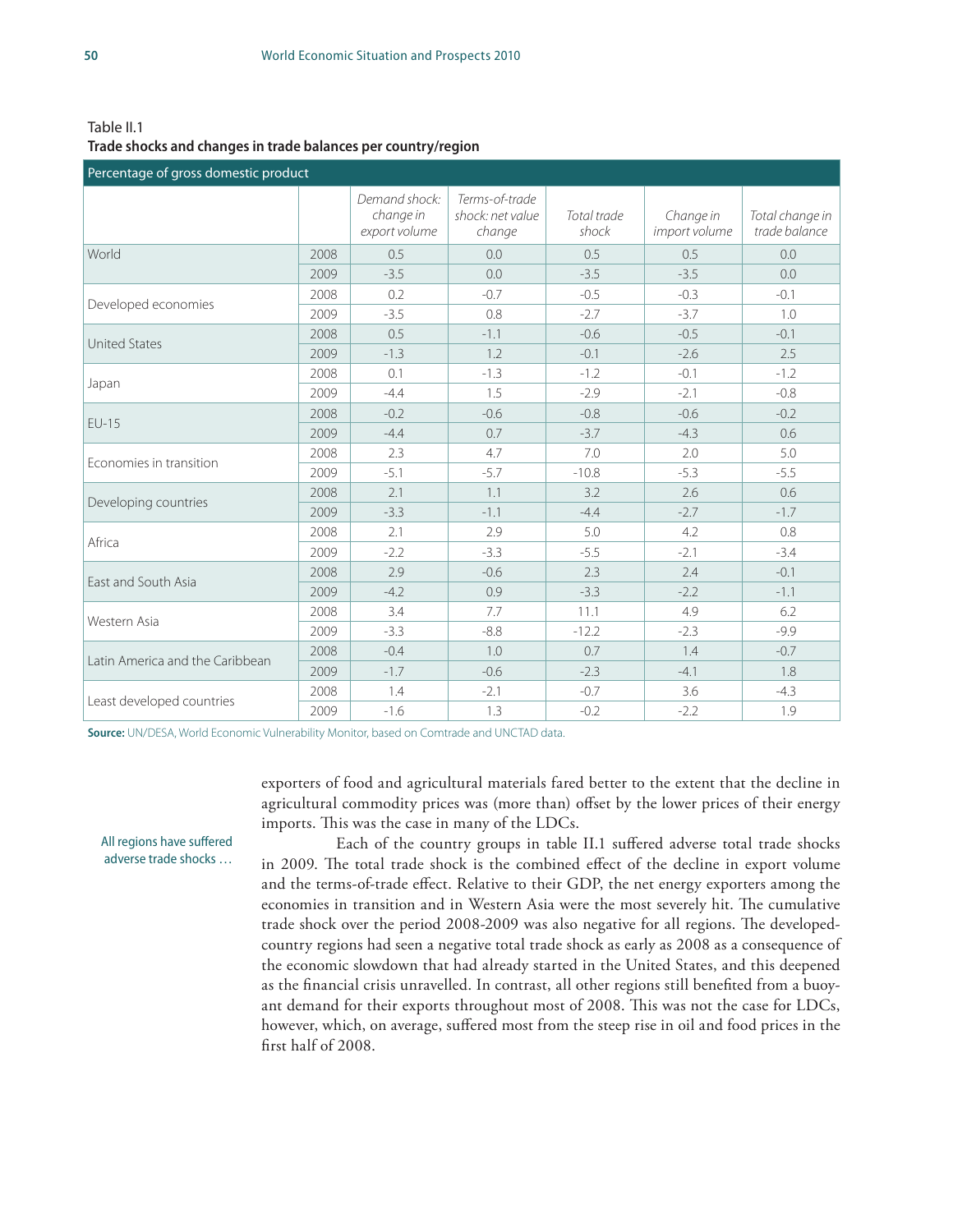The reaction of import volume to the total trade shocks outlined above varied by country. In most developed countries, import volumes fell by more than the combined loss in export volumes and terms-of-trade effect to yield an improvement in the merchandise trade balance. Import adjustments in Latin America and the Caribbean were also stronger than the adverse export shock. LDCs also saw a narrowing of merchandise trade deficits or larger surpluses as imports contracted by more than their relatively mild adverse trade shock, suggesting that limited access to external finance might have led to an overshooting of the impact of the trade shocks into the growth of domestic demand. In other regions, import adjustment has been weaker than the trade shock, in some cases on account of a lagging response to shocks or greater rigidity of spending patterns supported by the use of accumulated foreign-exchange reserves (or support of domestic demand through strong fiscal stimuli, as in the case of China and a number of other Asian countries in particular).

It is worth noting that "improvements" in the trade balances of particular regions or countries driven by strong import adjustments are not necessarily positive developments. Even though these shifts have helped reduce the global imbalances, the adjustment has been recessionary (see chapter I for further discussion). The impending recovery in parts of the world could lead to a resumption of those imbalances and the world may still be positioned for a continued "bumpy ride" in the period ahead.

### **Regional trends**

The steep decrease in merchandise imports by the *United States of America*, which started in August 2008, appears to have bottomed out over the second quarter of 2009. However, the first-semester level is more than 30 per cent lower year on year. The significant fall in oil prices accounted for about 40 per cent of the reduction in import expenditures. However, a further reason was the drop in demand from households and businesses. While exports had been declining since mid-2008, they picked up in the third quarter of 2009. Since the decline of imports moved significantly faster, the trade deficit was shrinking to about \$40 billion per month, down from about \$75 billion in early 2008. *Canada*, which was additionally hit as an exporter of energy and minerals, experienced a deterioration in its trade balance of about 2 per cent of GDP, although it managed to preserve a small trade surplus overall.

*Japanese* imports and exports picked up slightly in the second quarter of 2009, after collapsing by about 40 per cent in late 2008 and early 2009. Reflecting the pace of recovery among different regions of the world, exports to Asia led the rebound, followed by exports to the United States and the EU. Real exports, however, remain 30 per cent below last year. Japanese exports will likely continue to rise in 2010, albeit at a moderate pace, curbed by the appreciation of the yen and domestic deflation. The rebound in imports was driven by information technology (IT)-related and consumer goods, as well as by raw materials and foodstuffs, but capital goods continued to decline.

Trade flows in *Australia* and *New Zealand* have dropped from an annual growth of about 30-40 per cent in the first half of 2008 to a decline of about 25 per cent in early 2009, showing a gradual turnaround in the second half of 2009. A strong Australian dollar and a large drop in contracted prices for some categories will curb export revenues in the outlook.

Trade collapsed in *Western Europe* as world demand plummeted and is only recently showing tentative signs of stabilization. In the euro area, exports fell in real terms by 7 per cent (quarter over quarter) in the fourth quarter of 2008 and by 9.2 per cent in the

… but in some cases there was a greater contraction in imports, leading to improvements in the trade balance

Contractionary improvements in the trade balance during the crisis threaten the potential for global recovery

United States imports decreased, aided by low oil import values

After collapsing by about 40 per cent in late 2008 and early 2009, Japanese imports and exports started to improve slightly

Export volumes in Western Europe remain far below the previous year even though the pace of decline is moderating substantially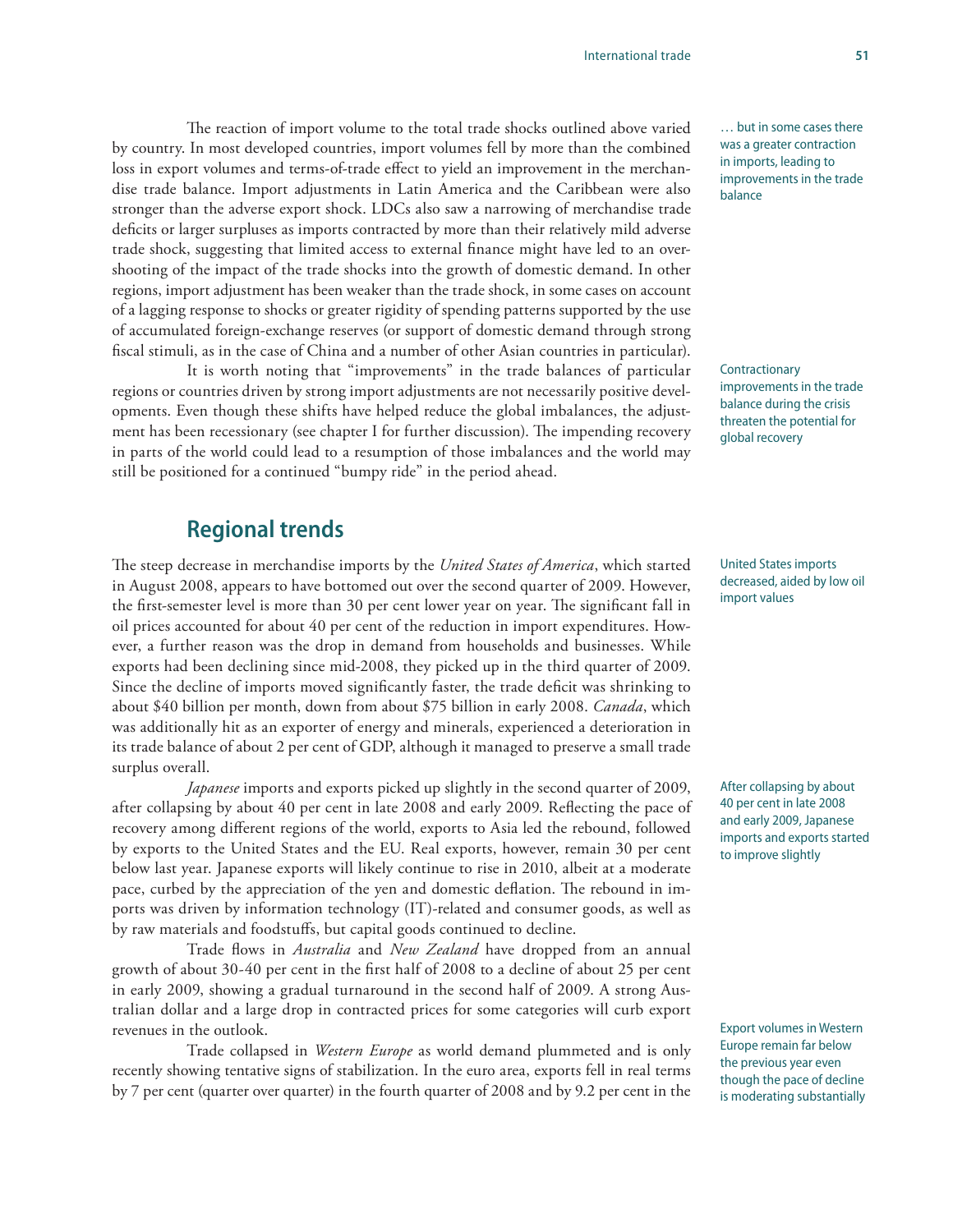first quarter of 2009, and patterns were similar in the rest of the region. Even though the pace of decline moderated substantially in the second quarter, export volumes stood 17.7 per cent lower than the year before. Import volumes displayed similar behaviour, with a lag effect; in the second quarter of 2009, they stood 14.4 per cent lower than a year earlier, but more recent declines have been more substantial than those of exports. In United States dollar value terms, exports over the first six months of 2009 were 32 per cent lower than a year earlier, with energy, machinery and vehicles registering the largest declines. Imports declined by a similar amount, energy and crude materials being the most predominant. Going forward, trade is expected to pick up gradually through the rest of 2009 and into 2010, but not to robust levels, and in some cases will be held back by stronger exchange rates.

Merchandise export revenues of the new *EU member States* shrunk by 25 per cent in 2009 owing to weaker import demand from the EU-15. This was also the case for the Baltic States, who, in addition, saw weak demand from the Russian Federation. The automotive and capital goods industries experienced major shocks, partially mitigated by the car-scrapping schemes in the EU-15. Depressed domestic demand, strong import content of exports and lower prices of energy have led to a fall of about 30 per cent in imports. In the outlook, exports from the region may recover slowly, but will perhaps lag behind a 3-4 per cent recovery of imports. However, in the Baltic States further economic contraction is projected.

In *South-eastern Europe*, export revenues declined by about 25 per cent in 2009 as industrial sales declined, prices and demand for minerals fell and competition by some Asian industries increased. Meanwhile, imports contracted by about 30 per cent owing to weaker demand and slower credit growth, along with falls in the price of energy. Going forward, a slight recovery of exports may be hindered by formal or informal pegs to an appreciating euro, undermining export competitiveness outside the euro area. Import growth is expected to resume, but at a slow pace.

Nominal exports and imports in the *Commonwealth of Independent States (CIS)*  have contracted significantly in 2009, but are forecast to increase in 2010. Lower commodity prices and exchange-rate depreciations have contributed to a significant decline in the region's terms of trade. Export losses are likely to exceed \$250 billion in 2009 and will be only partially offset by lower imports. In the Russian Federation, the trade surplus will decline by more than 46 per cent to an estimated \$96 billion in 2009. It is expected to contract by 50 per cent to \$16.5 billion in Kazakhstan. Meanwhile, despite collapsing steel and manufacturing exports and relatively higher prices for gas imports, Ukraine's trade deficit will likely decline by 80 per cent in 2009, to \$3.4 billion, reflecting the impact that the deep contraction of the economy is having on import demand.

Exports of *East Asian* economies declined precipitously between October 2008 and January 2009, but started to recover in the second quarter of 2009 as demand for high- and medium-technology manufactured goods picked up. A likely improvement in access to trade finance may have played its part. Yet, export revenues have remained far below the levels reached a year ago. In most economies, except China, the decline in export earnings in 2009 will be more than offset by lower import bills. Trade balances will therefore improve markedly in many countries, including Indonesia and the Republic of Korea. In China, by contrast, the trade surplus declined by 20.3 per cent year on year during the first eight months of 2009. In 2010, import bills are forecast to rise considerably as domestic demand strengthens and energy prices move up. Thus, trade surpluses may shrink despite higher export earnings.

Trade in the Commonwealth of Independent States is likely to resume slowly in 2010

China's trade surplus declined by 20 per cent year on year during the first eight months of 2009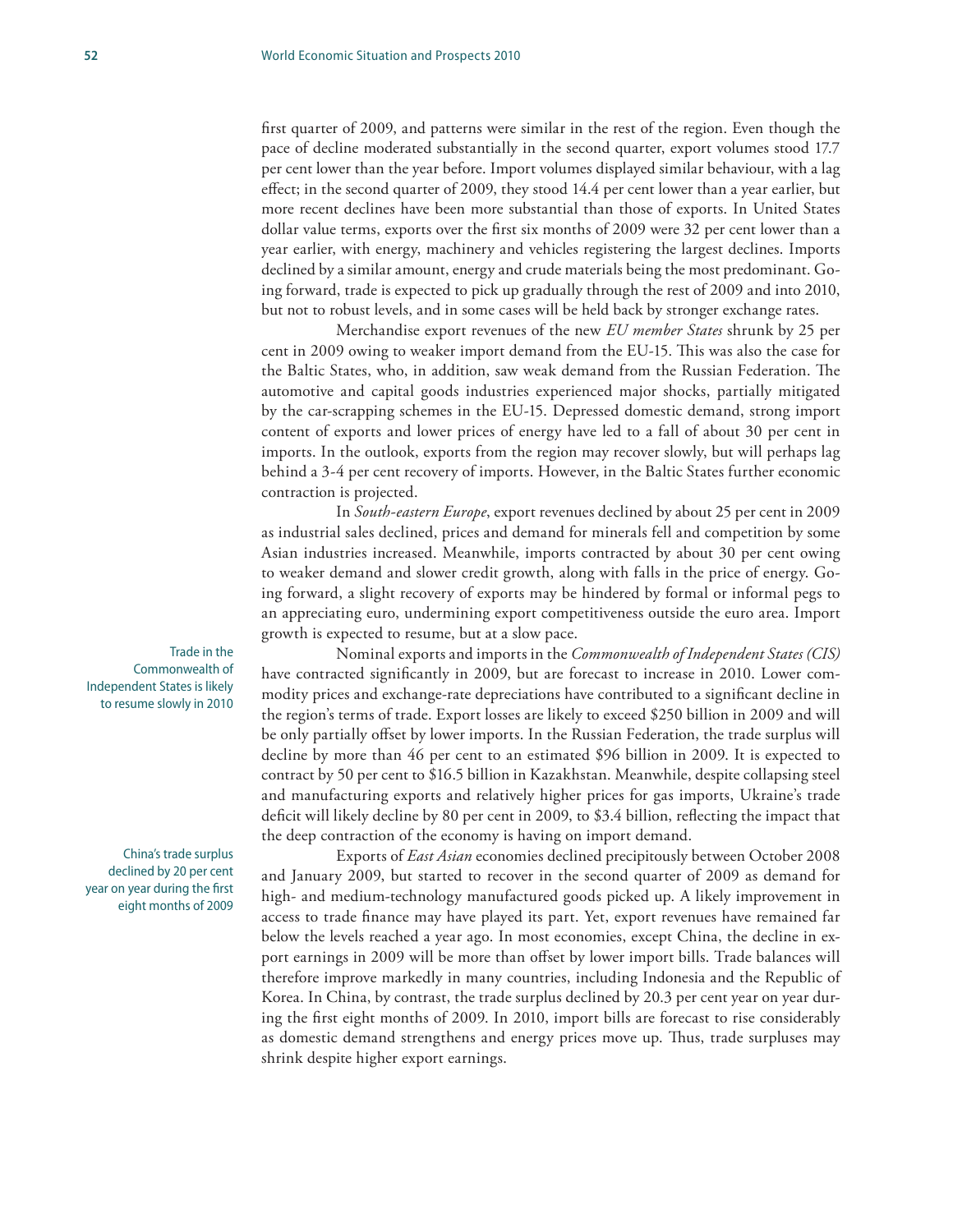Export sectors across *South Asia* have also been hard hit. Indian export earnings fell by 26 per cent year on year during the first eight months of 2009. However, exports started to recover in several South Asian economies during the third quarter of 2009—a trend that is likely to continue in 2010. Overall, trade and current-account balances improved everywhere in 2009 except in the Islamic Republic of Iran, where oil revenues declined sharply. The decline in global energy and food prices, combined with the slowdown in domestic demand, led to sharply lower import bills, while remittance inflows to the region continued to increase substantially.

In *Western Asia*, oil exporters saw a pronounced drop in exports in 2009 owing to lower global demand and prices. Imports have been shrinking, partially offsetting the contractionary effect on trade balances. The expected sustained upward trend in oil prices will again underpin solid trade surpluses in 2010. In oil importing countries, the severe drop in global trade has hit the manufacturing sector especially hard. Meanwhile, imports have shown even more dramatic falls, resulting in improved trade balances in 2009.

While many *African* oil and mineral exporters were hit severely by the sharp drop in the value of their exports in late 2008 and early 2009, they experienced an export rebound in the second quarter of 2009. On aggregate, exports declined faster than imports. Hence, African trade and current accounts are expected to switch into deficit in 2009 and, conceivably, 2010. However, specific situations in some countries diverge from the regional patterns. For instance, South Africa switched from deficit to surplus between the first and second quarter, as merchandise imports declined sharply. Food-importing countries also experienced a reduction of their import expenditures as food prices declined by around 20 per cent from 2008.

Export earnings in *Latin America and the Caribbean* have suffered a severe downturn in 2009. The most affected are energy exporters such as Bolivia, Ecuador, Trinidad and Tobago and Venezuela (Bolivarian Republic of), with losses greater than 6 per cent of their GDP. Similar losses were experienced by Chile, and to a lesser degree Peru, both mineral exporters. Yet, other countries such as Colombia, Mexico and Suriname, which are more diversified towards manufactures, were hit due to their trade links with the United States and other developed economies. Trade deficits in goods are expected to narrow in the region as a whole, however. Imports decreased at a somewhat stronger pace than total shocks in Mexico, Brazil and a few South American countries which promptly adjusted expenditures, while for many other countries the improved trade balances were triggered by significantly lower prices for imports. For 2010, the expected global economic recovery and higher commodity prices will help increase export volumes and prices, in particular for commodity exporters.

### **Trade in services**

World trade in services more than tripled in value terms between 1990 and 2008, reaching \$3.7 trillion. In the years immediately prior to the crisis, services trade worldwide continued a fast pace of growth, rising sharply by 11 per cent in 2008, year on year. Exports of services from developing countries were up by 15 per cent and those from developed countries by 8.5 per cent. However, as shown in figure II.2 there was a clear turnaround in the third quarter of 2008 and a rather precipitous decline from the last quarter of 2008 onwards. Total services exports of developed countries dropped by 13 per cent in the fourth quarter of 2008 from their peak in the third quarter. The largest declines were in the euro area in the fourth quarter of 2008 (about 14 per cent) and Japan in the first

Oil exports from Western Asia will probably continue to increase

Trade accounts have narrowed in most of the larger African economies

Oil and mineral exporters in Latin America have experienced great adversity

Trade in services has bottomed out after declining sharply in late 2008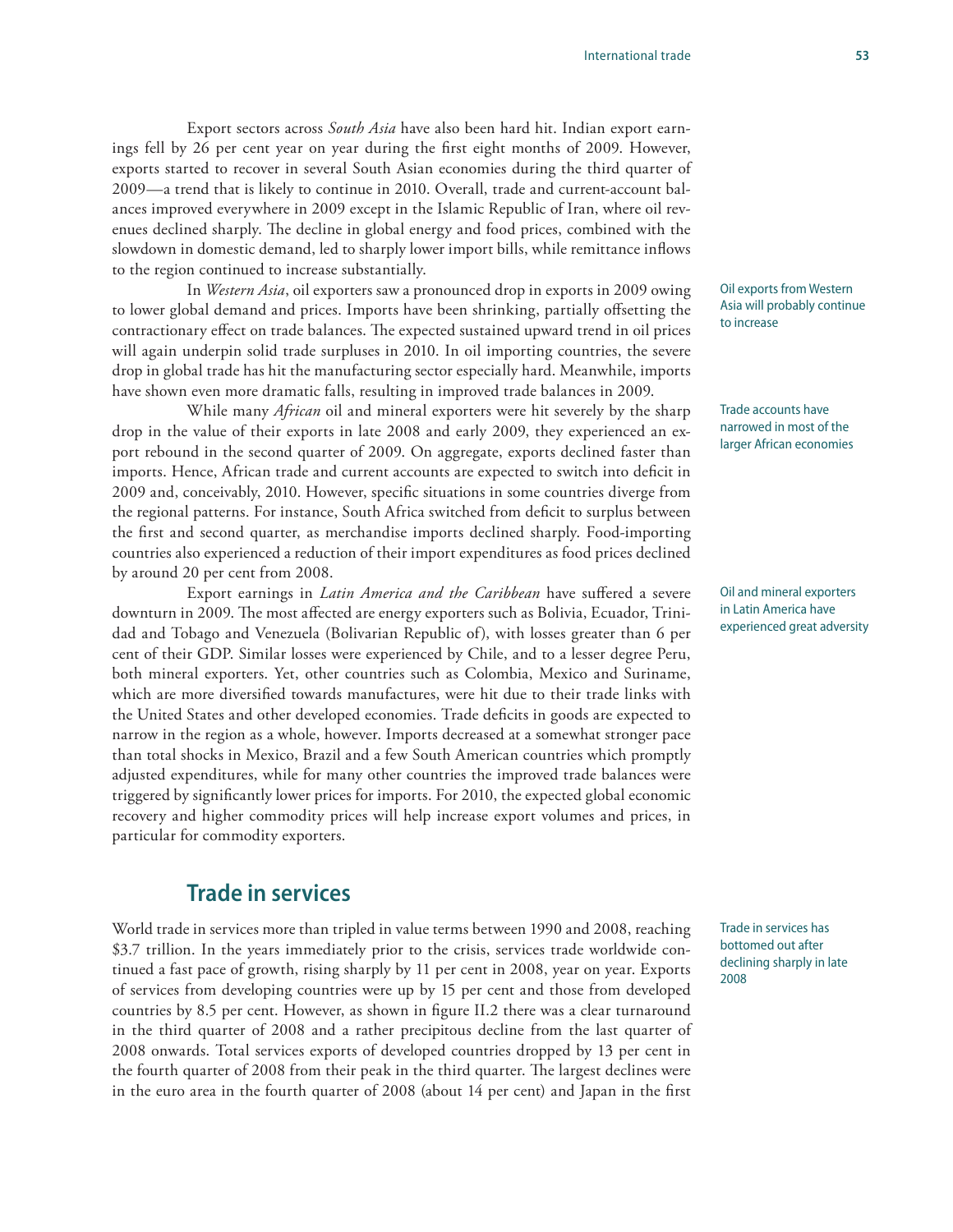



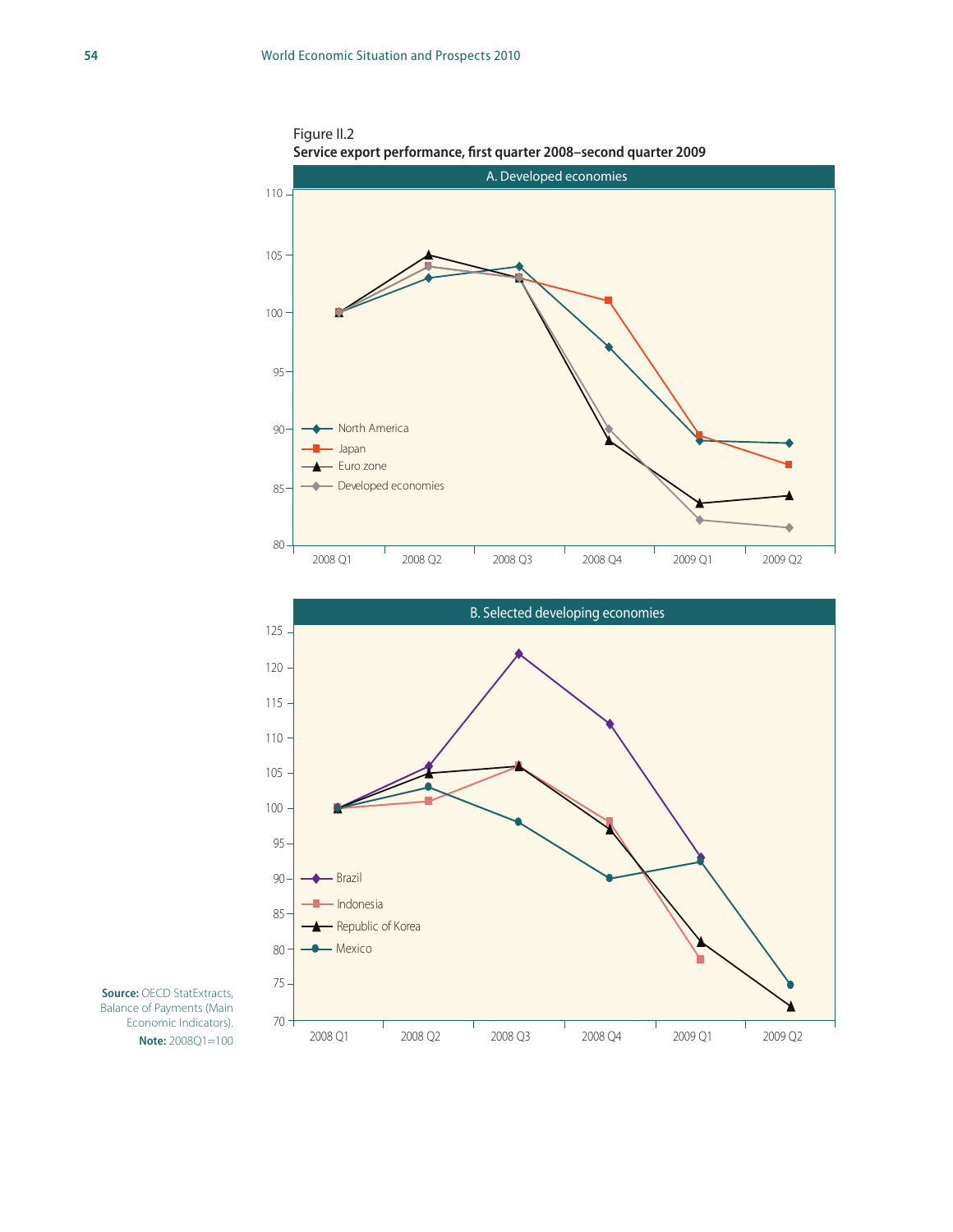quarter of 2009 (11 per cent). Services exports from several developing countries also fell notably during that time. For example, Brazil, Indonesia, Mexico and the Republic of Korea experienced declines of about 8 per cent in the last quarter of 2008, with all except Mexico falling by more than 16 per cent in the first quarter of 2009. Going beyond the first quarter of 2009, it appears that such dramatic declines in exports of services may have started to bottom out for developed countries and may have become smaller for selected developing countries.

The share of services in total world trade has fallen slightly since the growth of global trade in services in pre-crisis years had not risen nearly as fast as that of merchandise trade. Table II.2 shows that developing countries and economies in transition showed a more pronounced fall, whereas developed countries actually increased their share.

As suggested by table II.3, the geographic distribution of services trade among developing countries continues to remain quite concentrated, with the first five exporters representing 50 per cent of total trade and 60 per cent of trade for the 25 highest ranking countries. China and India have become the largest exporters of services in less than two decades, leaving behind the newly industrialized economies (NIE) of East Asia.

The decline in services trade during the crisis may be partly associated with the evolution of foreign direct investment (FDI). Worldwide, the services sector represents a larger and growing share of global FDI stocks and flows, while the share of manufacturing has continued to decline. As a consequence of the global economic crisis, FDI inflows to both developed and developing countries declined by 15 per cent in 2008, to about \$1.6 trillion (see chapter III). This sharp decrease marks the end of a growth cycle which lasted four years. Further decline of FDI in services is anticipated for 2009, especially for flows to developing countries.**4** Another affected subsector is that of financial services associated with utilities, such as telecommunications and energy. Similarly, IT-related services seem to have felt the impact of the virtual halt of construction activities in many countries.

The geographic distribution of services trade among developing countries continues to remain quite concentrated

The decline in services trade during the crisis may be partly associated with the evolution of foreign direct investment

#### Table II.2

**Percentage** 

#### **Exports of services: share in total trade in goods and services, 2003-2008**

| . Crediturge                    |      |      |      |      |      |      |  |
|---------------------------------|------|------|------|------|------|------|--|
|                                 | 2003 | 2004 | 2005 | 2006 | 2007 | 2008 |  |
| <b>World</b>                    | 20.1 | 19.9 | 19.6 | 19.2 | 19.7 | 19.4 |  |
| Developed economies             | 22.5 | 22.7 | 22.8 | 22.6 | 23.2 | 23.3 |  |
| Economies in transition         | 15.9 | 14.9 | 13.7 | 13.2 | 13.7 | 13.2 |  |
| Developing economies            | 15.0 | 14.7 | 14.2 | 13.7 | 14.1 | 13.7 |  |
| Africa                          | 20.0 | 18.5 | 16.5 | 15.6 | 16.2 | 14.2 |  |
| Latin America and the Caribbean | 14.2 | 13.3 | 13.3 | 12.5 | 12.8 | 12.8 |  |
| Asia                            | 14.5 | 14.5 | 14.0 | 13.7 | 14.1 | 13.7 |  |
| Oceania                         | 35.2 | 34.2 | 33.0 | 29.8 | 27.9 | 29.0 |  |
| <b>Memorandum items:</b>        |      |      |      |      |      |      |  |
| Least developed countries       | 16.0 | 14.9 | 12.5 | 11.6 | 11.1 | 9.7  |  |
| Landlocked developing countries |      | 15.9 | 14.1 | 12.0 | 12.0 | 9.6  |  |
| Small island developing States  |      | 44.3 | 39.8 | 34.3 | 35.1 | 32.3 |  |

**Source:** UNCTAD GlobStat.

**4** See United Nations Conference on Trade and Development, "Assessing the impact of the current financial and economic crisis on global FDI flows", study prepared by UNCTAD, Division on Investment and Enterprise, UNCTAD/DIAE/IA/2009/3, April 2009.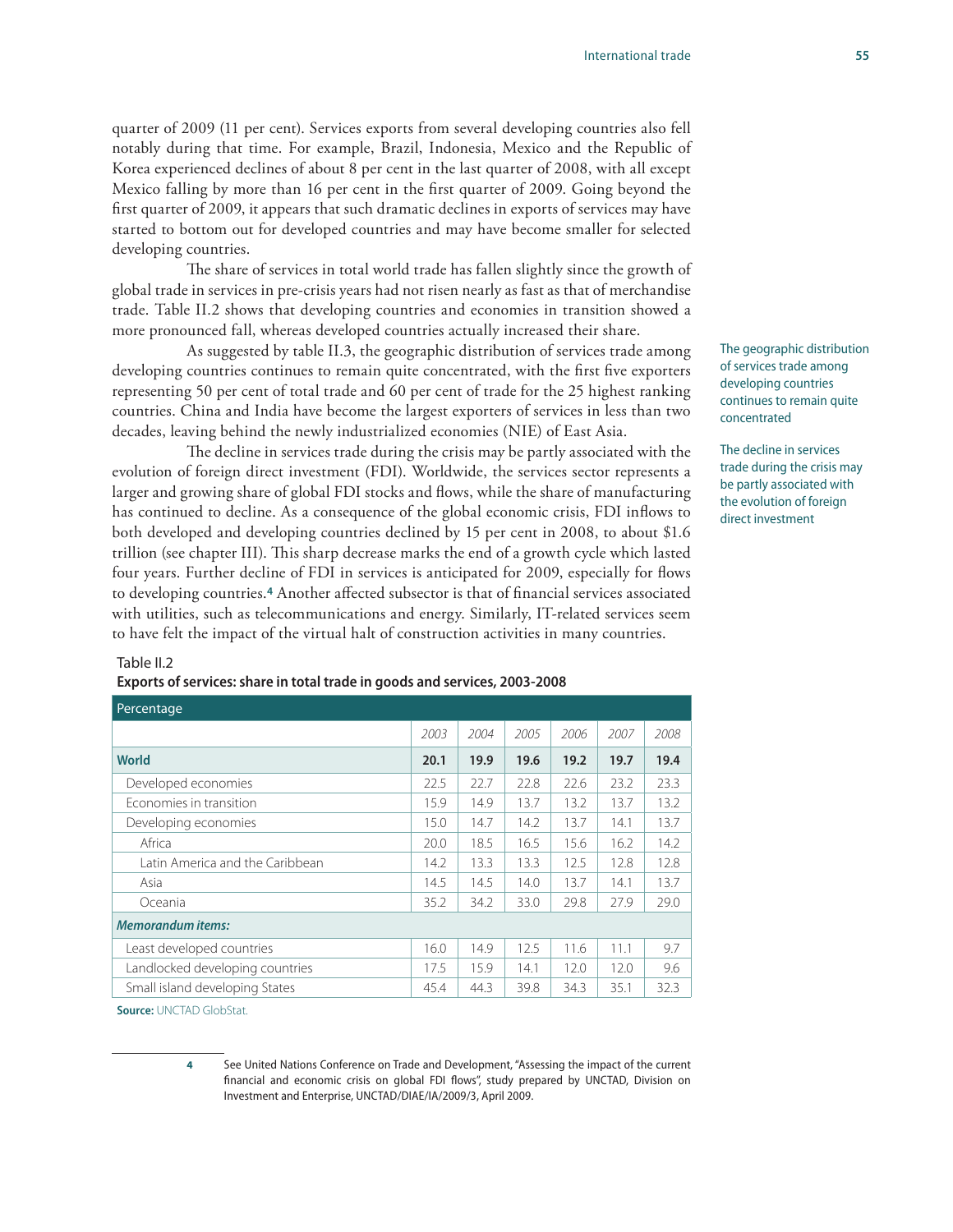Table II.3 **Top 25 exporters of services among developing countries, 1990, 2000, 2007 and 2008**

|                                             | 1990                                               |                            |                      | 2000                                               |                            |                      | 2007                                               |                            |                | 2008                                               |                            |                |
|---------------------------------------------|----------------------------------------------------|----------------------------|----------------------|----------------------------------------------------|----------------------------|----------------------|----------------------------------------------------|----------------------------|----------------|----------------------------------------------------|----------------------------|----------------|
|                                             | Value of<br>exports<br>(in billions<br>of dollars) | Share<br>(per-<br>centage) | Rank                 | Value of<br>exports<br>(in billions<br>of dollars) | Share<br>(per-<br>centage) | Rank                 | Value of<br>exports<br>(in billions<br>of dollars) | Share<br>(per-<br>centage) | Rank           | Value of<br>exports<br>(in billions<br>of dollars) | Share<br>(per-<br>centage) | Rank           |
| <b>Developing</b><br>economies <sup>a</sup> | 150                                                | 18.1                       |                      | 348                                                | 22.8                       |                      | 865                                                | 25.3                       |                | 981                                                | 25.4                       |                |
| China                                       | 5.9                                                | 0.7                        | 9                    | 30.4                                               | 2.0                        | 3                    | 122.2                                              | 3.6                        | $\mathbf{1}$   | 129.5                                              | 3.4                        | 1              |
| India                                       | 4.6                                                | 0.6                        | 10                   | 16.7                                               | 1.1                        | $\overline{7}$       | 89.7                                               | 2.6                        | $\overline{2}$ | 104.0                                              | 2.7                        | $\overline{2}$ |
| Hong Kong SARb                              | 18.1                                               | 2.2                        | $\mathbf{1}$         | 40.4                                               | 2.7                        | $\mathbf{1}$         | 83.6                                               | 2.4                        | 3              | 91.4                                               | 2.4                        | 3              |
| Singapore                                   | 12.8                                               | 1.5                        | $\overline{2}$       | 28.2                                               | 1.8                        | $\overline{4}$       | 69.8                                               | 2.0                        | $\overline{4}$ | 83.1                                               | 2.2                        | $\overline{4}$ |
| Korea, Republic of                          | 9.6                                                | 1.2                        | 3                    | 30.5                                               | 2.0                        | $\overline{2}$       | 63.0                                               | 1.8                        | 5              | 79.3                                               | 2.1                        | 5              |
| <b>Taiwan Province</b><br>of China          | 7.0                                                | 0.8                        | 6                    | 20.0                                               | 1.3                        | 5                    | 31.3                                               | 0.9                        | 6              | 33.9                                               | 0.9                        | 7              |
| Thailand                                    | 6.4                                                | 0.8                        | $\overline{7}$       | 13.9                                               | 0.9                        | $\circ$              | 30.4                                               | 0.9                        | 7              | 33.7                                               | 0.9                        | 8              |
| Turkey                                      | 8.0                                                | 1.0                        | 5                    | 19.5                                               | 1.3                        | 6                    | 28.9                                               | 0.8                        | 8              | 34.8                                               | 0.9                        | 6              |
| Malaysia                                    | 3.9                                                | 0.5                        | 11                   | 13.9                                               | 0.9                        | 8                    | 28.3                                               | 0.8                        | $\mathcal{Q}$  | 30.2                                               | 0.8                        | 10             |
| Brazil                                      | 3.8                                                | 0.5                        | 12                   | 9.5                                                | 0.6                        | 12                   | 24.0                                               | 0.7                        | 10             | 30.4                                               | 0.8                        | 9              |
| Egypt                                       | 6.0                                                | 0.7                        | 8                    | 9.8                                                | 0.6                        | 11                   | 19.9                                               | 0.6                        | 11             | 25.1                                               | 0.6                        | 11             |
| Mexico                                      | 8.1                                                | 1.0                        | $\overline{4}$       | 13.8                                               | 0.9                        | 10                   | 17.7                                               | 0.5                        | 12             | 18.2                                               | 0.5                        | 12             |
| Macao SARb                                  | 1.5                                                | 0.2                        | 23                   | 3.6                                                | 0.2                        | 18                   | 14.4                                               | 0.4                        | 13             | 17.4                                               | 0.5                        | 13             |
| South Africa                                | 3.4                                                | 0.4                        | 13                   | 5.0                                                | 0.3                        | 14                   | 13.6                                               | 0.4                        | 14             | 12.5                                               | 0.3                        | 16             |
| Lebanon                                     | $\ldots$                                           | $\ddotsc$                  | $\ddot{\phantom{1}}$ | $\ddotsc$                                          | $\ddotsc$                  | $\ddot{\phantom{a}}$ | 12.5                                               | 0.4                        | 15             | 16.3                                               | 0.4                        | 14             |
| Indonesia                                   | $\ddotsc$                                          | $\ddotsc$                  | $\ddot{\phantom{a}}$ | $\ddotsc$                                          | $\ddot{\phantom{a}}$       | $\ddot{\phantom{a}}$ | 12.5                                               | 0.4                        | 16             | 13.6                                               | 0.4                        | 15             |
| Morocco                                     | 2.0                                                | 0.2                        | 18                   | 3                                                  | 0.2                        | 22                   | 12.2                                               | 0.4                        | 17             | 12.5                                               | 0.3                        | 17             |
| Argentina                                   | 2.4                                                | 0.3                        | 17                   | 4.9                                                | 0.3                        | 15                   | 10.3                                               | 0.3                        | 18             | 12.4                                               | 0.3                        | 18             |
| Kuwait                                      | 1.3                                                | 0.2                        | 26                   | 1.8                                                | 0.1                        | 32                   | 9.6                                                | 0.3                        | 19             | 10.6                                               | 0.3                        | 20             |
| Chile                                       | 1.8                                                | 0.2                        | 19                   | 4.1                                                | 0.3                        | 17                   | 8.8                                                | 0.3                        | 20             | 10.8                                               | 0.3                        | 19             |
| Philippines                                 | 3.2                                                | 0.4                        | 14                   | 3.4                                                | 0.2                        | 19                   | 8.4                                                | 0.2                        | 21             | 10.2                                               | 0.3                        | 21             |
| Cuba                                        | 0.5                                                | 0.1                        | 40                   | 3.1                                                | 0.2                        | 21                   | 8.2                                                | 0.2                        | 22             | 9.2                                                | 0.2                        | 22             |
| Saudi Arabia                                | 3.0                                                | 0.4                        | 15                   | 4.8                                                | 0.3                        | 16                   | 7.9                                                | 0.2                        | 23             | 8.2                                                | 0.2                        | 23             |
| Nigeria                                     | 1.0                                                | 0.1                        | 33                   | 1.8                                                | 0.1                        | 31                   | 7.3                                                | 0.2                        | 24             | na                                                 | na                         | na             |
| United Arab<br>Emirates                     | $\ddotsc$                                          | $\ddot{\phantom{a}}$       | $\ddot{\phantom{a}}$ | 1.8                                                | 0.1                        | 25                   | 7.3                                                | 0.2                        | 25             | 8.2                                                | 0.2                        | 24             |

**Source:** UNCTAD GlobStat.

**a** In order of 2007 ranking.

**b** Special Administrative Region of China.

The decline in services trade is particularly visible in maritime transport and tourism

The decline in services trade is particularly visible in maritime transport and tourism. Data on port traffic provide additional information on the downturn in containerized trade. Activity in the world's largest container port, Singapore, was down by 19 per cent in January 2009 (year on year). In Hong Kong Special Administrative Region (SAR) of China, port traffic had fallen by 23 per cent, in Long Beach (United States) by 14 per cent and in Le Havre (France) by 25 per cent. These sharp declines tapered off later in the year, however, as is evident from annual data for other related indicators. These data show that, between July 2008 and July 2009, the number of vessels in operation had fallen by 10.1 per cent, the total twenty-foot equivalent unit (TEU) carrying capacity of ships by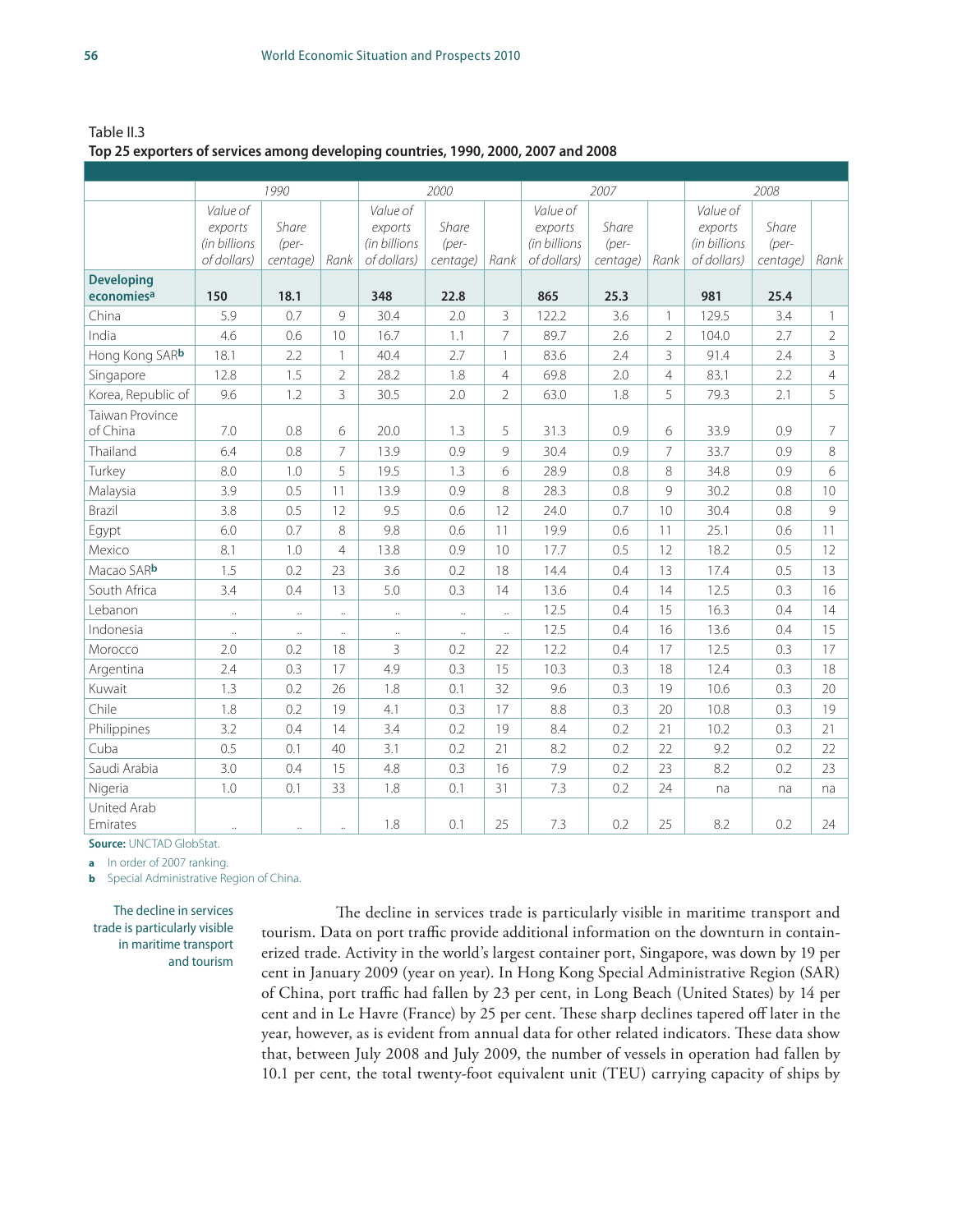3 per cent, and the number of shipping companies by 7.8 per cent. Only the maximum vessel size continued to increase (by 11.6 per cent), as new and larger vessels are being delivered by the world's shipyards. Many of these larger ships have replaced smaller vessels, leading to a significant reduction in the average number of vessels per country. For the first time since the United Nations Conference on Trade and Development (UNCTAD) has been recording these data, the average TEU container-carrying capacity assigned per country has fallen.**<sup>5</sup>** Meanwhile, the financial crisis and rising unemployment have had a toll on international tourism. World Tourism Organization (UNWTO) data show that statistics for international tourist arrivals flattened or exhibited negative growth in each of the last six months of 2008, and declined by 8 per cent between January and June 2009.**<sup>6</sup>** On the other hand, this trend appears to have been slowly bottoming out throughout July, August and September, so far showing a smaller decline of 3 per cent.

## **Trends in primary commodity prices**

### Non-oil primary commodities

The year 2008 marked one of the most dramatic episodes in the history of commodityprice cycles (figure II.3). After reaching an historic peak in mid-2008—in both nominal The year 2008 marked one of the most dramatic episodes in the history of commodity-price cycles



**6** Various World Tourism Organization (UNWTO) press releases, and UNWTO *World Tourism Barometer*, vol. 7, No. 1 (January 2009); vol. 7, No. 2 (June 2009); vol. 7, No. 3 (October 2009), available at

http://www.unwto.org/facts/eng/barometer.htm.

**Source:** UNCTAD Commodity Price Statistics.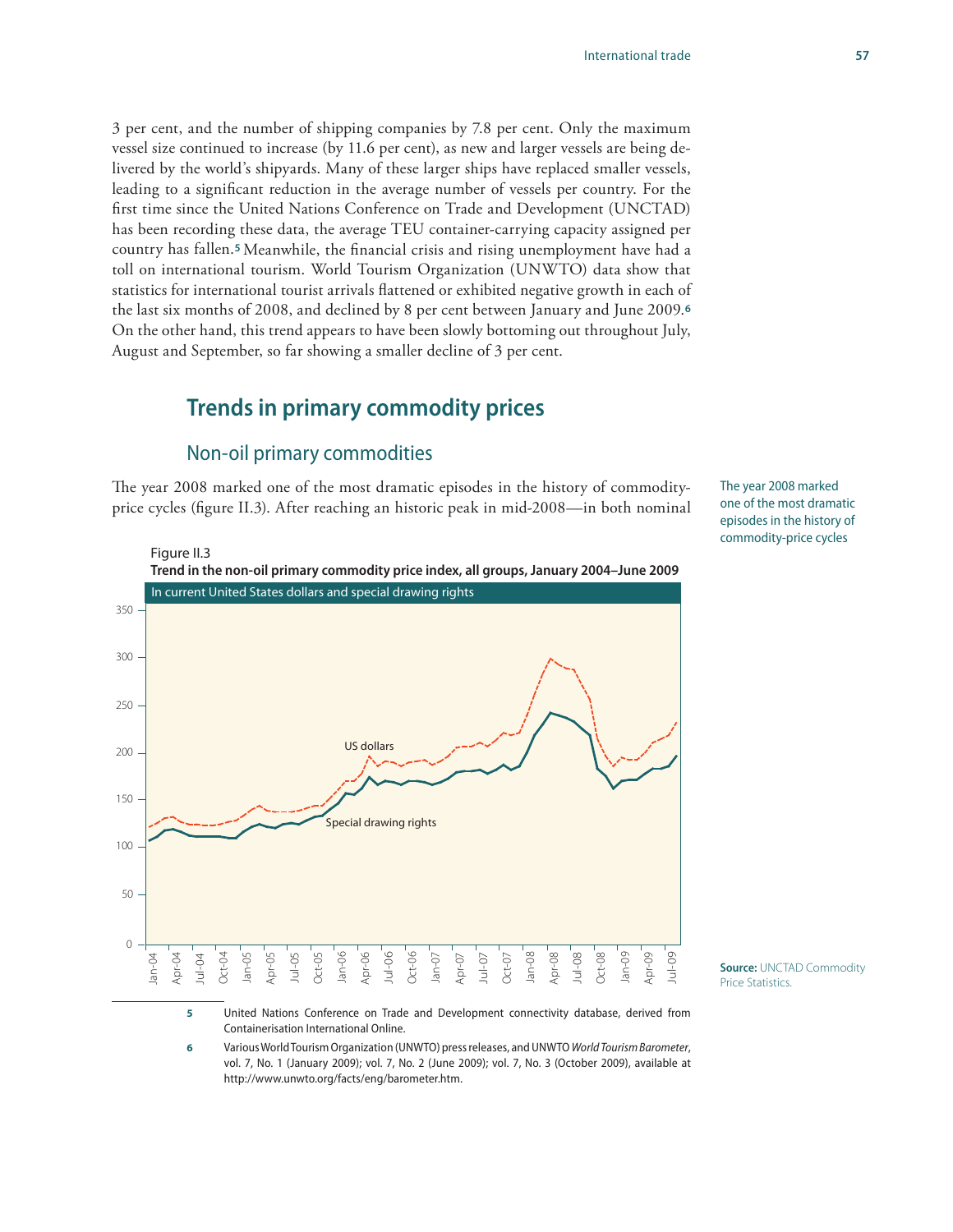and in some cases real terms—commodity prices fell sharply as a consequence of the global economic and financial crisis, and hit a trough at the beginning of 2009. During the first quarter of 2009, prices of many commodities started to recover. The future dynamics of non-oil commodity prices remain highly uncertain.

The long-lasting commodity-price boom in the years prior to the crisis was due in part to the strong growth in demand for commodities worldwide, particularly to the demand in fast-growing emerging economies. Increased demand was met with a lag in supply response due to underinvestment in primary commodity production during the preceding two decades (which provides a further explanation of the strong price increases). Other factors also played a role, including the increased financialization of commodity markets and the depreciation of the United States dollar. There had been an extraordinary increase in speculative investments in commodity derivatives as financial asset classes, which attracted swings in short-term portfolio investments. The financial turmoil of 2007 and continued dollar depreciation led many investors to seek higher returns in commodity market derivatives, causing prices to deviate further from their trend levels. On the eve of the global financial crisis, from July 2008, financial investors started to pull out of commodity markets and prices started to fall sharply. The precipitous decrease in international commodity prices continued until the first quarter of 2009, as further reversals of portfolio investments in commodity markets took place in the process of deleveraging resulting from the global financial crisis, the related appreciation of the United States dollar and the fall in global demand.**<sup>7</sup>**

Non-oil primary commodity prices rebounded from the second quarter of 2009, showing a rise of 20 per cent in the composite index between April and August 2009. The recovery was stronger for minerals, ores and metals, whose price index rose by 38 per cent between March and August 2009, but weaker in the case of food and tropical beverages, which showed world price increases of 11 per cent and 15 per cent, respectively, in the same period. The "China factor" explains most of the influence on the recovery in global demand for commodities and the reversal of the downward trend in commodity prices. The resumption of the trend towards dollar depreciation and the slowdown of the deleveraging process in financial markets are likely to have strengthened the rebound in commodity prices.

### *Minerals and metals*

During the first quarter of 2009, the sharp contraction in industrial production and in the demand for metals in developed countries caused a further dramatic fall in the prices for most minerals, ores and metals. The steep price declines recorded since the second half of 2008 (figure II.4) have led to massive cutbacks in production and the closure of many mines and refineries, as well as postponement or cancellation of new investments in mining.

The drop in demand caused a stark rise in international stocks for most base metals. The first signs of an economic recovery in the second quarter of 2009 helped to reverse the downward trend in prices, possibly prompting investors who were left with large stocks to sell at positive profit margins. The prices of some metals, such as *copper* and *nickel,* almost doubled during the first eight months of 2009, while *lead* and *zinc* prices started to recover as early as February 2009, eventually showing increases of 72 and 64 per cent, respectively, between February and August of 2009. An additional factor for these

A sharp contraction of industrial demand contributed to severe setbacks for mineral and metal producers

The relatively early boost of China's demand for major base metals supported the significant rebound in the second quarter

The pre-crisis commodity boom was caused by a complex mix of demand, exchange-rate variations and speculative activity

**<sup>7</sup>** See *World Economic Situation and Prospects: Update as of mid-2009,* available from [http://www.](http://www.un.org/en/development/desa/policy/wesp/index.shtml) [un.org/esa/policy/wess/wesp.html,](http://www.un.org/en/development/desa/policy/wesp/index.shtml) and United Nations Conference on Trade and Development, *Trade and Development Report 2009* (United Nations publication, Sales No. E.09.II.D.16), chap. II.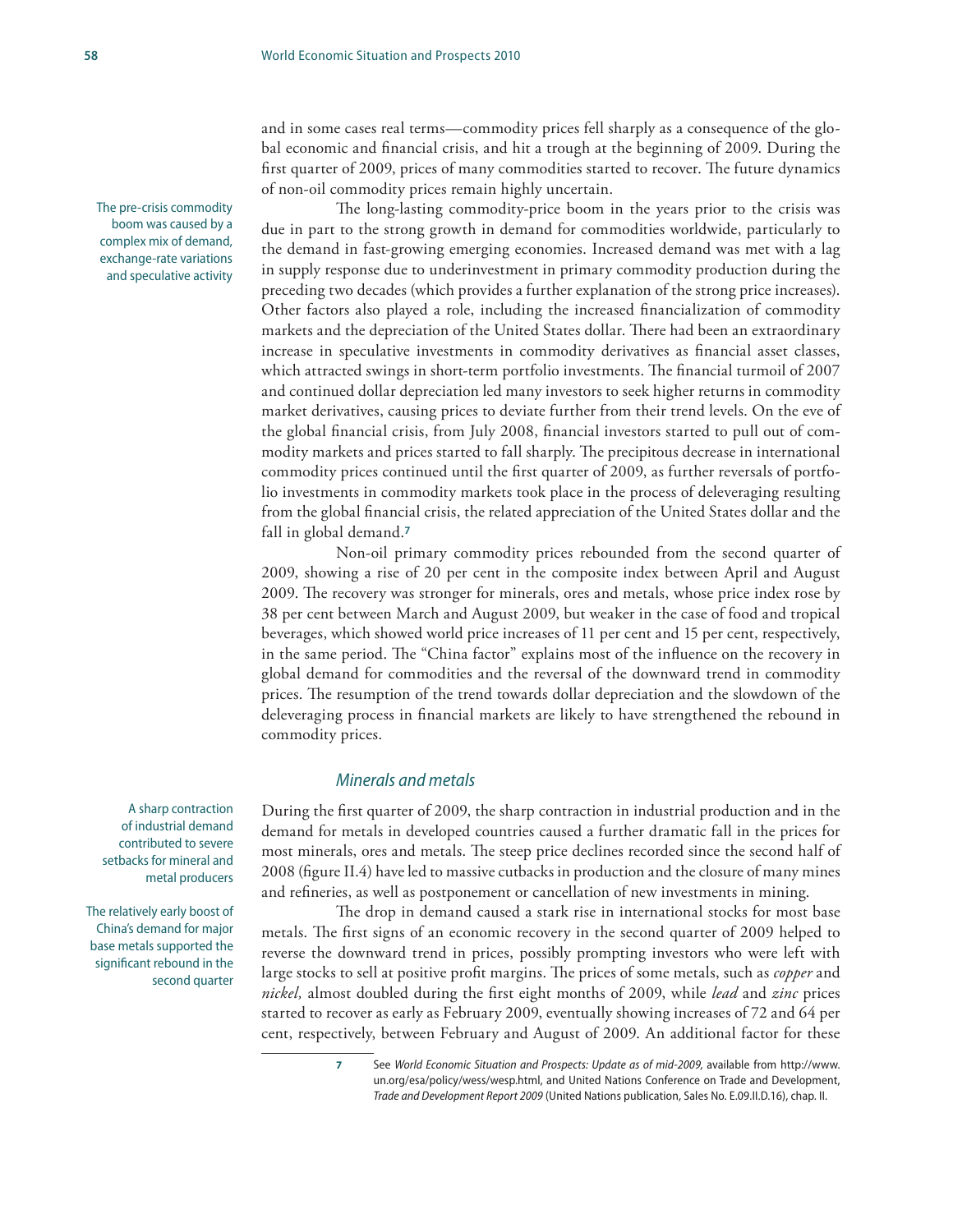#### Figure II.4



**Price indices for selected metals, United States dollars, January 2004–August 2009** 

price increases was the relatively early boost of China's demand for major base metals, which had most likely acted upon the opportunity of securing good prices for inputs it expects to need as the policy stimuli work their way through. Between January and April 2009, Chinese imports increased by a staggering 641 per cent in the case of lead and 596 per cent in the case of zinc. Prices of *aluminium* recovered later in the year, but jumped by 16 per cent in July-August 2009.

While showing substantial volatility, the price of *gold* has remained at historic highs during the past three years, averaging \$921.82 per troy ounce. Gold prices tend to respond to two forces of opposite sign. On the one hand, demand for gold for industrial purposes reflects the general economic environment and thus prices follow the trends of other minerals. This may explain the decline through mid-2008. On the other hand, gold is seen as a safe haven for investors during times of crisis and financial uncertainty, thus explaining the upward trend in its price following the intensification of the financial crisis that began in late 2008.

The outlook for world prices of metals and minerals is uncertain. A gradual recovery of the world economy would support a continued upward trend, although it seems likely that prices will increase at a much slower pace. The initial upward trend of China's import demand will likely, if it continues, lead to a more gradual trend, and thus more moderate world prices in the near future.

#### *Agricultural commodities*

World prices of agricultural commodities also declined dramatically in the second half of 2008 (figure II.5). The downward trend came to a halt in the first quarter of 2009 and rebounded thereafter. By mid-2009, real agricultural commodity prices were still high compared with the low levels sustained during much of the 1980s and 1990s. This holds

**Source:** UNCTAD Commodity Price Statistics.

#### **Note:**

Iron ore: Australia to Japan, 64% Fe content, Hamersley, freight on board (FOB) (US cent/Fe unit)

Aluminium: High grade, London Metal Exchange (LME), cash (US dollar/ton) Copper: Grade A, electrolytic wire bars/cathodes, LME, cash (US dollar/ton)

Zinc: Special high grade, virgin zinc, LME, cash settlement (US dollar/ton) Gold: 99.5% fine, afternoon fixing London, average of daily rates (US dollar/troy ounce).

In this period of uncertainty, the price of gold remains at historic highs

Despite the drastic fall in the second half of 2008, prices of agricultural commodities remain well above the levels of the 1980s and 1990s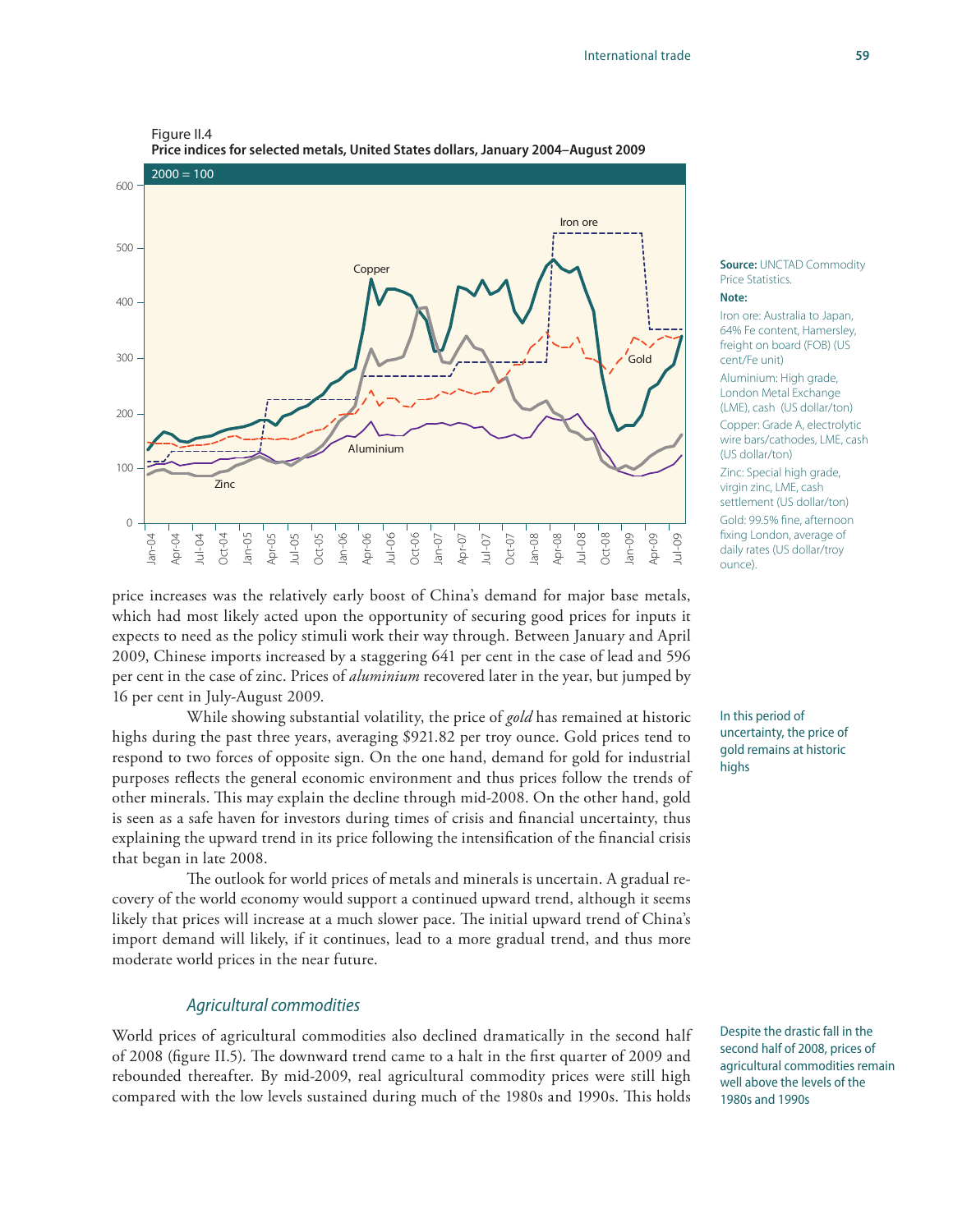



true in particular for prices of *vegetable oilseeds and oils* and *food* commodities, which by mid-2009 were still 30 and 50 per cent above pre-boom levels. By contrast, prices of *agricultural raw materials* as a group have fallen below their pre-boom levels.

The decline in prices of food commodities during the first semester of 2009 is explained in part by the drop in crude oil prices and the related fall in demand for agricultural inputs for the production of *biofuels*. A large number of ethanol plants were closed in 2009. Biofuel production is exercising an increasing influence on fluctuations in world prices of food commodities. Wheat prices, for example, are set to continue their upward trend as a result of the expected increase in the demand for wheat used for ethanol production in the EU, China and India. Growing concerns over energy security and the climate change implications of rapidly rising fossil fuel utilization have led Governments to subsidize biofuel production, which, as a result, tripled worldwide between 2000 and 2007. Most available studies suggest that, with the exception of ethanol produced from sugar cane in Brazil, these subsidies are needed in order to make biofuels generated from food crops competitive.**8** Despite increasing doubts about the net contribution these biofuels make to climate change mitigation and concerns over their production's adverse impact on food security, the total utilization of coarse grains for the production of ethanol is estimated to increase from 110 million tons in 2007/08 to 119 million tons in 2009/10.

Prices of agricultural products remain vulnerable to weather changes and harvest cycles. In 2008/09, record harvests for some commodities in some regions were not fully offset by crop losses in other parts of the world suffering adverse weather conditions,

**Source:** UNCTAD Commodity Price Statistics.

Weather conditions remain a factor in price volatility of agricultural exports …

**<sup>8</sup>** For examples of ethanol studies, see http://e85.whipnet.net/outlook/resource.html; http://www. pureenergysystems.com/news/2005/04/12/6900080\_Acetone\_and\_Ester/Ethanol\_Mandates\_ Subsidies.doc; and David Pimentel, "Ethanol fuels: Energy balance, economics, and environmental impacts are negative", *Natural Resources Research*, vol. 12, No. 2 (June 2003), pp. 127-134. It should be noted that other studies have suggested that ethanol production could be profitable where the price of oil is between \$40 and \$60 per barrel.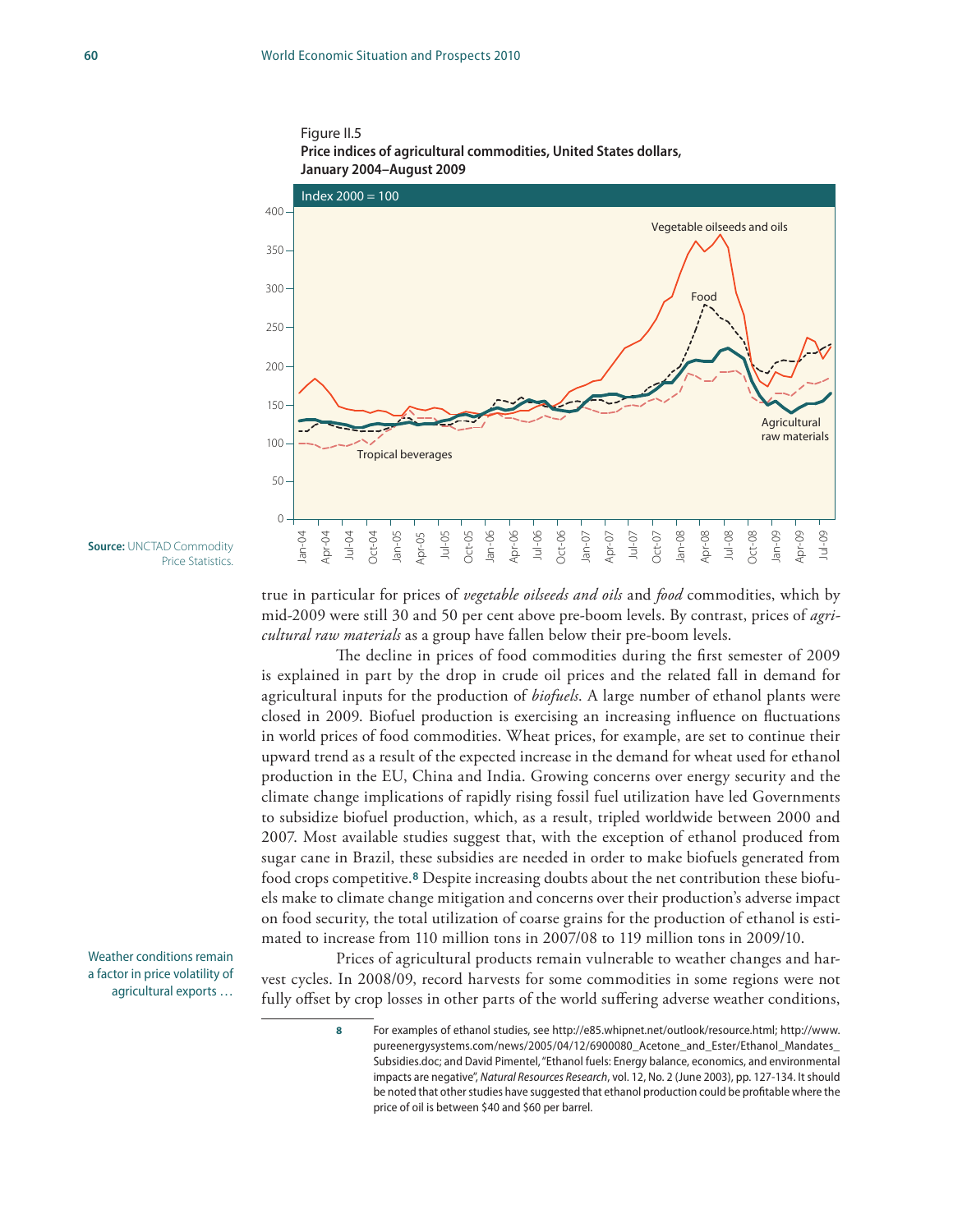on balance putting downward pressure on world market prices. For example, despite dry conditions reducing crop prospects in China and Argentina, the Food and Agriculture Organization of the United Nations (FAO) forecasts that world production of coarse grains will reach 1,098 million tons by the end of the 2009 *maize* harvest season. After last year's record, this would constitute the second-largest crop in history. As a result, the price for United States corn fell by about 15 per cent through the summer, down from \$185 per ton in May-June. Similarly, despite unfavourable climatic conditions in some Asian countries, including India, Pakistan, the Republic of Korea, Taiwan Province of China and Thailand, FAO estimates that *rice* production in 2009 would be second only to the record level of about 668 million tons reached in 2008.**<sup>9</sup>**

*Tropical beverages* have also been affected by unstable weather conditions, with prices moving in various directions depending on the crop. The increase in *coffee* prices was exacerbated by stock shortages as opening stocks in exporting countries were at their lowest historical level in 2008/09 owing to crop failures the previous season. At the same time, coffee consumption continued its upward trend despite the economic meltdown. Weatherrelated supply shortages are also expected to influence prices in the *tea* and *cocoa* markets. Similarly, world *sugar* production had initially been anticipated to reach about 149 million metric tons in 2008/09 as a result of support measures (see discussion below), but successive projections have been revised downwards owing to weather factors affecting output in India and Brazil, the two largest sugar producers in the world. Sugar production is also expected to be down in China, Mexico and the Russian Federation. As a result, sugar prices have increased by about 90 per cent since December 2008, reaching \$22.4 per pound, the highest level since 1981, and making it the year's best performing soft commodity.

In summary, the supply of agricultural commodities seems to be vulnerable to increasingly unpredictable weather conditions such as droughts, floods and hurricanes. Although there is no conclusive evidence, the increased frequency and intensity of such weather shocks are generally seen to be associated with climate change caused by global warming.

Going forward, for some products and regions, positive supply effects are expected to result from government support measures for targeted commodities in developing countries. These support measures were introduced after decades of relative neglect of the agricultural sector. Sugar has been one of the most neglected sectors over the past 30 years, with underinvestment leading to low levels of supply as farmers have faced low prices. Renewed interest in the rice sector has led to the implementation of public support measures, including input subsidies, public investment programmes and producer price incentives in many countries in Africa, such as Madagascar, Mali, Mozambique and Nigeria. Although such measures have led to an expansion of cultivated areas and are expected to alleviate domestic demand constraints, they may not have immediately perceptible effects on world markets because of the low export volume of rice from these countries.

In the immediate future, the fragility of global economic activity is a stronger determinant for world markets of agricultural products than either weather or government support to increase supply, particularly with regard to agricultural raw materials. The drop in global demand has affected industrial production worldwide and with it also demand for and prices of agricultural inputs. World market prices for *cotton* experienced an initial sharp drop of 10.8 per cent between January and March of 2009 but have recovered somewhat since July, stabilizing at around 63 cents per pound. Despite the price rebound, the cotton sector has been hard hit, with global consumption declining by 10 per cent in

… but, at present, the fragility of world economic activity presents a greater factor of uncertainty

**9** United States Department of Agriculture estimates are lower, at 436 million tons.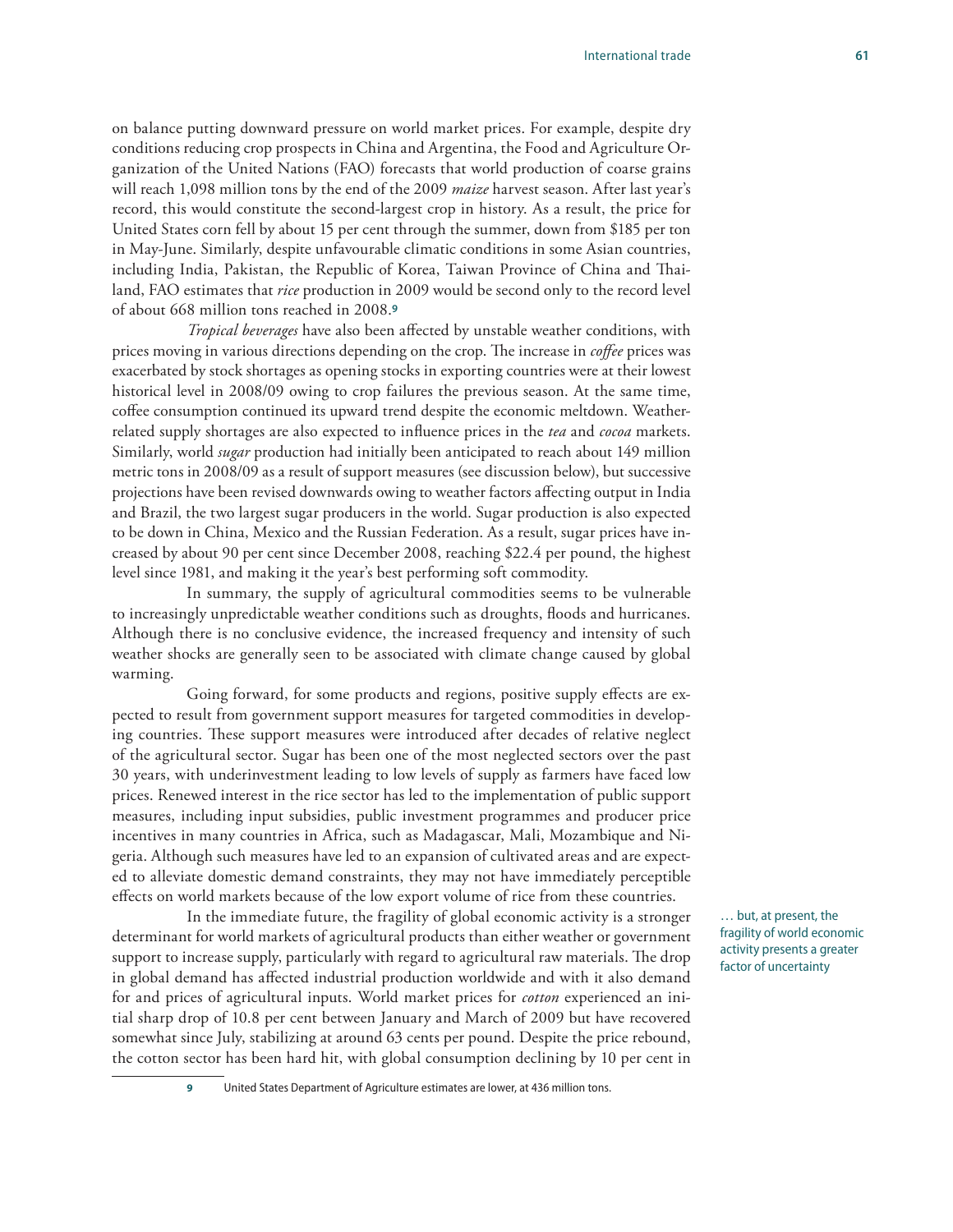2008/09 to an historic low of 23,015 million tons. *Rubber* prices have also suffered from the global recession, especially from the decline in automobile production, which generates two thirds of world demand for rubber.

### The oil market

#### *Demand*

Oil demand declined in OECD countries, while it continues to rise in emerging economies

Global demand for crude oil is highly dependent upon overall economic activity. In view of the contraction of the global economy in 2009, global oil demand is expected to have decreased from 86.3 million barrels per day (mbd) in 2008 to 84.4 mbd in 2009.**10** This decline of 2.2 per cent follows the small drop of 0.2 per cent in 2008 and is associated with the dramatic collapse in trade and industrial production that occurred at the height of the crisis. This has also led to a reduction in transportation activity which in turn has a strong impact on energy demand: transportation fuels such as gasoline, kerosene and diesel constitute almost 60 per cent of total oil demand.

Reduced demand for energy in countries of the Organization for Economic Cooperation and Development (OECD) in particular has remained a drag on oil consumption. The corresponding data suggest that the slowdown was most severe in Japan, followed by the United States and Europe.

By contrast, the non-OECD economies have continued to see increases in the demand for oil, albeit at a more modest pace in 2009 than in preceding years. Oil demand in China and India increased by 4.6 per cent and 3.8 per cent, respectively, in 2009.

### *Supply*

The sharp drop in global oil demand in the light of the global economic and financial crisis left producers with the prospect of a growing excess supply. Among the Organization of the Petroleum Exporting Countries (OPEC), this has set off several rounds of agreed output cuts since September 2008, resulting in a target of cumulative output reduction of 4.2 mbd. In effect, by August 2009, OPEC had reduced production by 2.8 mbd, equivalent to a compliance rate of 67 per cent against agreed supply cuts.**11** However, the renewed run-up in crude prices gave individual members of OPEC the incentive to deviate from the agreed target for production cuts in order to capitalize on the potential for additional revenue, and total OPEC output amounted to 28.5 mbd in the second quarter of 2009.**<sup>12</sup>** As the mirror image of the tighter supply conditions among its members, spare capacity in OPEC stood as high as 6.5 mbd in August, of which 3.4 mbd belonged to Saudi Arabia alone. Non-OPEC supplies stood at 50.8 mbd in the second quarter of 2009 and are expected to reach 51.0 mbd in 2009 as a whole, up from 50.6 mbd in 2008.

In line with weaker global demand, crude stocks remain at elevated levels. Total OECD stocks amounted to 97 days of forward demand coverage in the second quarter of 2009, compared to 88 days the year before. Among the non-OECD countries, China has seen a significant build-up of inventories of crude oil since the beginning of 2008, to about 280 million barrels or 33 days of forward coverage in July.

In reaction to the drop in oil demand, OPEC has had several rounds of output cuts since September 2008 …

… but crude stocks remain at elevated levels

**<sup>10</sup>** Data for both demand and supply are from the International Energy Agency and based on UN/ DESA calculations.

**<sup>11</sup>** This refers to OPEC-11, which does not include Iraq.

**<sup>12</sup>** This refers to output in crude oil and excludes output in natural gas liquids equivalent to 5 million barrels of crude per day.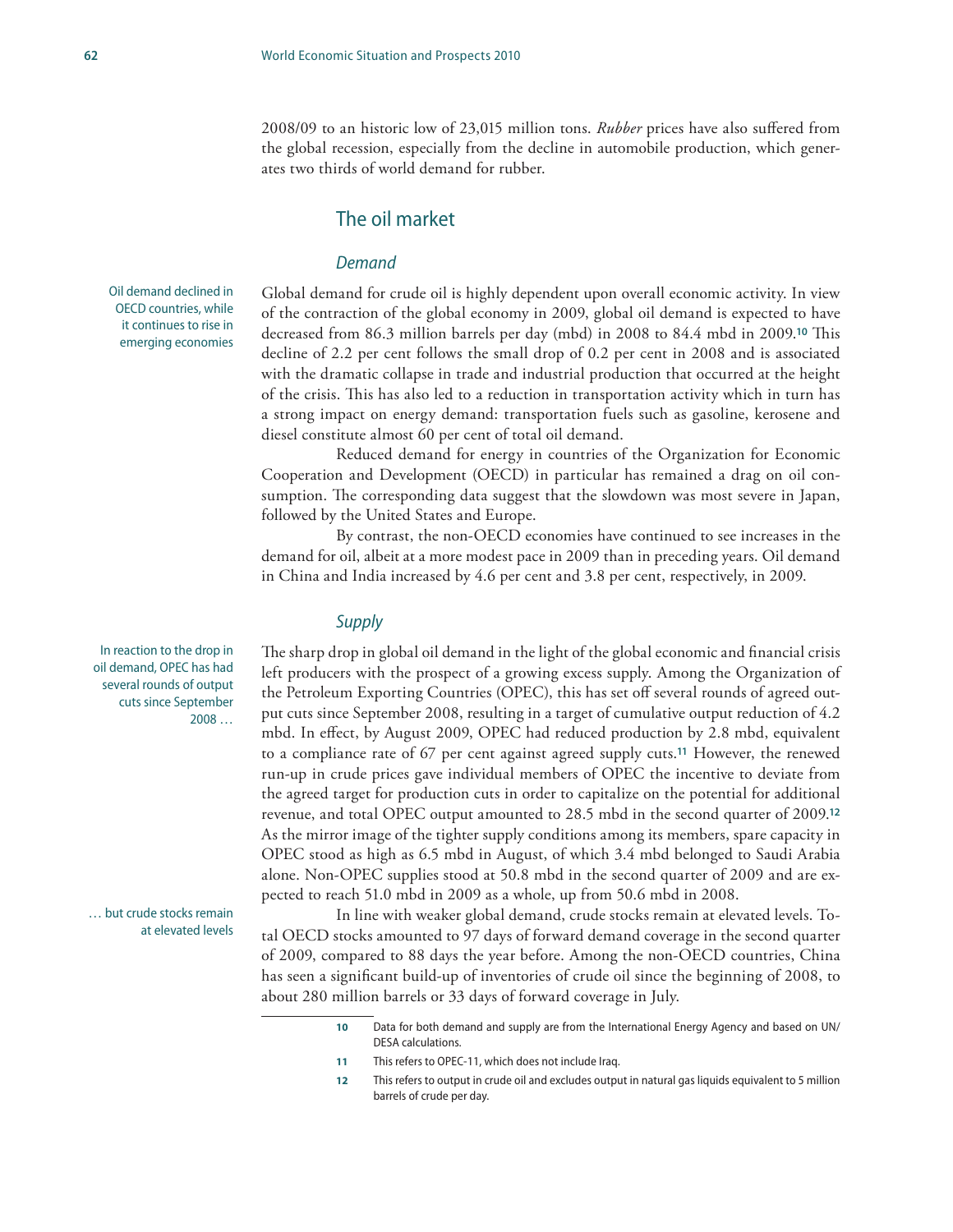#### *Prices*

After reaching a low of \$33.97 per barrel (pb) in 30 December 2008, Brent crude oil prices moved sideways to fluctuate between \$40 pb and \$50 pb until the second half of March. In early January 2009, crude prices rose to almost \$50 pb following a spell of cold weather, the gas dispute between the Russian Federation and Ukraine, and the conflict in the Gaza Strip. However, excess supply quickly pushed prices back to slightly more than \$40 pb towards the end of February. This increased the incentive among producers to hold back supplies. At the same time, refinery demand showed clear weakness as a result of contracting economic activity, especially in the United States. Crude prices subsequently remained rangebound, as lower OPEC output offset weaker demand.

In late March, crude prices broke out of their trading range by moving beyond the \$50 pb mark, as the announcement of a series of stimulus measures by individual Governments and central banks gave rise to more optimistic sentiment in financial markets regarding a recovery in global economic growth. Crude prices then continued on an upward trend, influenced by optimism driven by rebounding equity markets as well as by a depreciation of the United States dollar. The crude oil price temporarily peaked at \$71.55 pb in mid-June 2009. Market fundamentals also played a role in sustaining the upward trend in oil prices. These included a resumption in the demand from oil refineries after shutdowns in the second quarter of 2009, expectations of higher demand for gasoline during the summer holiday season in the northern hemisphere, as well as a decrease in floating stocks due to a narrower spread between futures prices and the spot crude price.

Yet, while continuing to be highly volatile, the oil price fell back to about \$59 pb in the first half of July resulting from an initial greater pessimism vis-à-vis the economic outlook, continued high inventories and overall weaker demand. Subsequently, however, the price reversed course again and increased by 25 per cent to about \$75 pb at the beginning of August, in view of renewed optimism over the recovery of the global economy. From August through October 2009, the offsetting effects of greater optimism about the economic outlook and continued high levels of inventories appear to have kept crude oil prices at about \$70 pb (figure II.6).

#### *The outlook for oil markets*

The outlook for oil markets in 2010 will greatly depend on the timing and shape of any global economic recovery. Based on the baseline scenario of moderate global economic growth in 2010, global oil demand is expected to increase by 1.5 per cent in 2010, to 85.7 mbd. The stabilization of the OECD economies is forecast to result in unchanged oil demand from those countries, which will represent 53.0 per cent of global demand. By contrast, oil demand from non-OECD countries is expected to show an increase by 3.3 per cent in 2010 to 40.3 mbd, driven in particular by emerging economies such as China. Moreover, increases in regulated oil-product prices tend to cause a hoarding effect, making it difficult to ascertain whether any increase in demand in fact stems from stronger underlying economic activity.

Demand for crude is also expected to remain solid on the part of financial investors. The current global environment of low interest rates should sustain strong incentives to seek higher returns in a variety of asset classes, including crude oil. Moreover, expectations by some market participants of an uptick in inflation in the wake of the significant fiscal and monetary stimulus measures provide a motive for investing in oil as a hedge against inflation. This rationale acquires an even greater relevance in view of the The outlook for oil markets in 2010 will greatly depend on the timing and shape of the economic recovery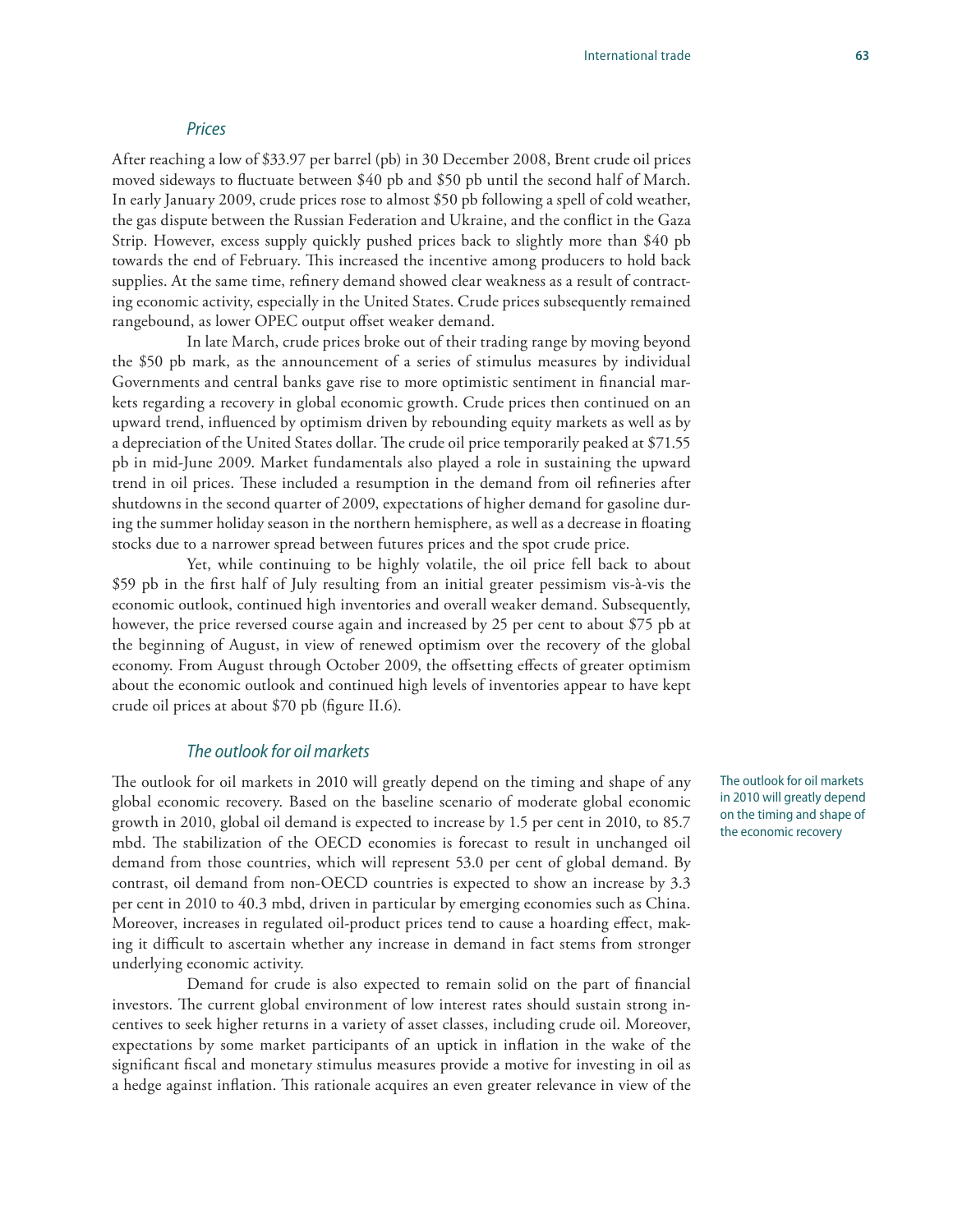





**Note:** The real price is deflated by the United States Consumer Price Index.

Oil prices may average \$72 per barrel in 2010 expected continued weakening of the dollar, which implies higher import prices for the United States and those economies with a currency pegged to the dollar.

On the supply side, non-OPEC production is forecast to increase to 51.5 mbd in 2010. At the height of the crisis, there were fears of a significant negative impact on non-OPEC supplies stemming from lower oil prices and tighter credit conditions, making oil exploration and production less profitable and more difficult to finance. However, with the recovery in oil prices and the expectation of a normalization in credit markets, these more pessimistic forecasts for non-OPEC supplies are slowly giving way to a more stable outlook supported by solid investment activity. In addition, significant new oil discoveries, for example in the Gulf of Mexico and off the coast of southern Brazil, have provided a vivid illustration of the continued potential for companies to achieve relatively high replacement ratios of production through successful exploration projects.

In the outlook, Brent crude prices are projected to average \$72 pb in 2010, underpinned by the recovery in global economic activity, falling inventories and continued efforts by OPEC to support prices. While the current crude supply of 84.3 mbd in the second quarter of 2009 remains sufficient to cover the current demand of 84.1 mbd, the market is expected to become increasingly tight moving into 2010. Demand will reach about 85.5 mbd at the beginning of 2010, based on a more positive outlook for economic growth as well as the seasonal winter effect in the northern hemisphere, leaving the market undersupplied at current output levels. Consequently, although stocks will provide some cushion against more abrupt upward price pressure from any uptick in demand, the demand-supply relationship points to the emergence of increased upward pressure on prices from the fundamental side starting in the first quarter of 2010. However, the actual price effect will then depend to a large extent on how OPEC will move, especially with respect to making use of its considerable spare capacity.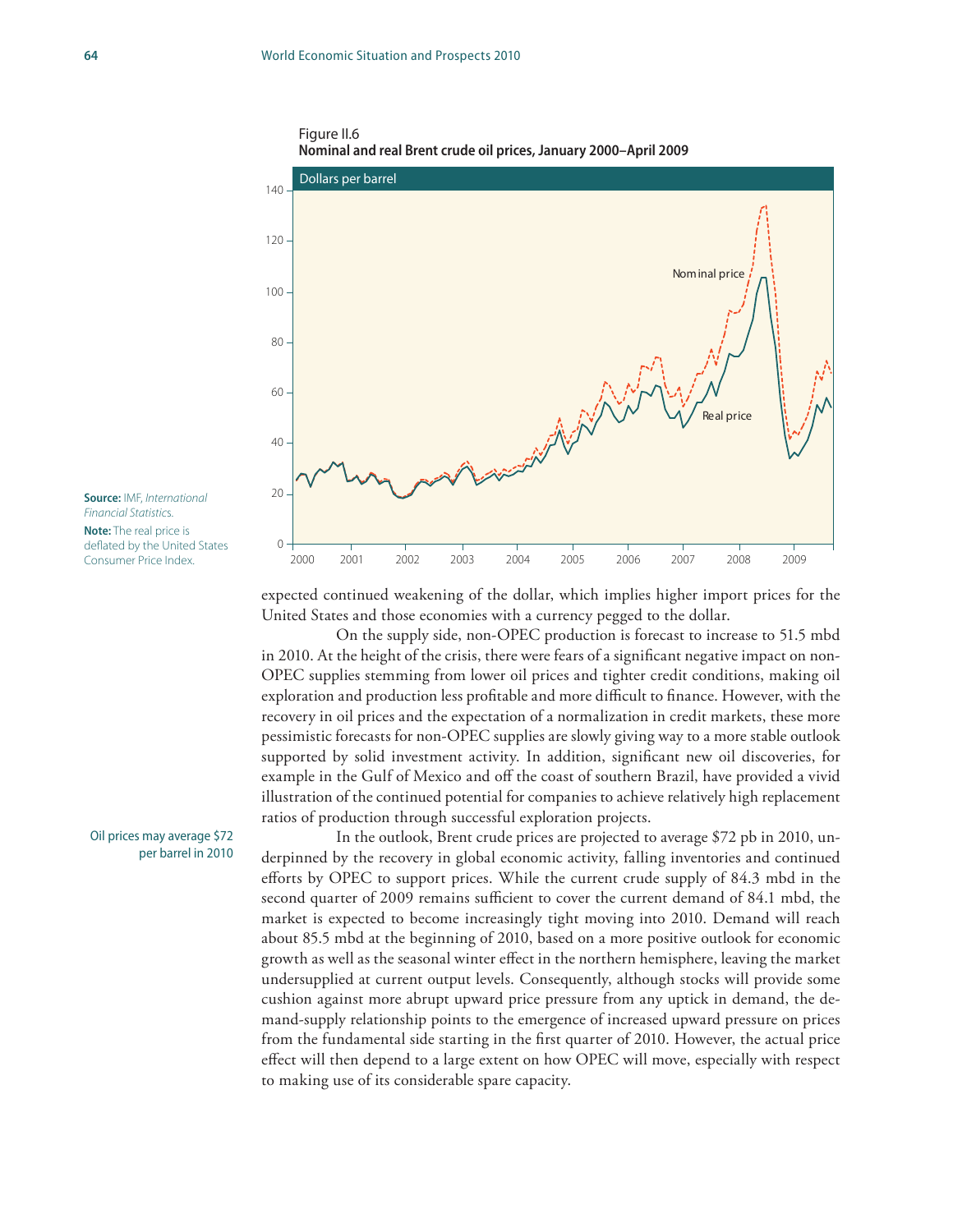#### *Risks and uncertainties*

The outlook for oil prices remains subject to a number of risks. For example, the combination of tighter-than-expected supply by OPEC and a stronger recovery in economic activity could lead to a more pronounced increase in crude prices. Another source of uncertainty relates to developments in currency markets. A more drastic fall in the value of the dollar would increase the upward pressure on oil prices by increasing the demand for oil as a hedge against inflation. With regard to geopolitical factors, the international dispute regarding the Islamic Republic of Iran's nuclear programme holds the potential to also affect the oil market. With an output level of 3.9 million barrels of crude per day in 2008, the Islamic Republic of Iran represents the second-largest producer within OPEC after Saudi Arabia, raising the spectre of unexpected supply disruptions in the case of escalating tensions. A resurgence of financial instability remains a further risk, although one with a potentially more ambiguous effect on oil prices. While this could increase the demand for oil as a real asset, it also has the potential to cause a sharp drop in oil demand through a renewed weakening in economic activity.

### Evolution of the terms of trade for developing countries**<sup>13</sup>**

The fall in global demand during the economic and financial crisis exerted deflationary pressures on all markets, with the prices of primary commodities experiencing their steepest falls from peak levels in 2008.**14** As noted above, after hitting bottom in the first quarter of 2009, prices for most primary commodities rebounded. These global price movements have led to huge shifts in terms of trade, strongly driven by the changes in the prices of primary commodities. By contrast, terms of trade faced by countries specializing in exports of manufactures either remained flat (those with a relatively even composition of exports and imports of manufactures and low dependency on energy or commodities) or improved. In the aggregate, exporters of manufactures witnessed relatively stable terms of trade.

As figure II.7 shows, even though primary commodity prices began to decline in the second half of 2008, the previous rally had been so impressive that annual averages generally remained well above 2007 levels. As a consequence, annualized data for the terms of trade in 2008 show a continuation of the trends since 2003, with all developing and transition economies, except those in East and South Asia, benefiting from improved terms of trade. Also when classified by trade specialization, a continuation of past trends can be observed in 2008, with clear gains for oil exporters and a deterioration for exporters of manufactures and (low-income) net food importers (except those countries that are also net fuel exporters). Mining and mineral exporters form the only cases in which a reversal in the terms of trade is already visible on average for 2008. Meanwhile, terms-of-trade reversals in 2009 are widespread compared with the trends experienced from 2002-2007.

Exporters of manufactures faced more stable terms of trade than commodity exporters

Terms of trade for oil exporters remained positive in 2008 despite declines in the second half of the year

**<sup>13</sup>** This section discusses the specific changes in net barter terms of trade per region according to trade structure, rather than in prices of individual commodities (as in the previous section) or in the effect of terms-of-trade shocks in the value of the trade balance of each region (as in the first section of this chapter).

**<sup>14</sup>** See United Nations Conference on Trade and Development, *Trade and Development Report 2009*, op. cit. The influence of the financialization of commodity markets and its unwinding as deleveraging was taking place was apparent in both the upward and downward movement of prices.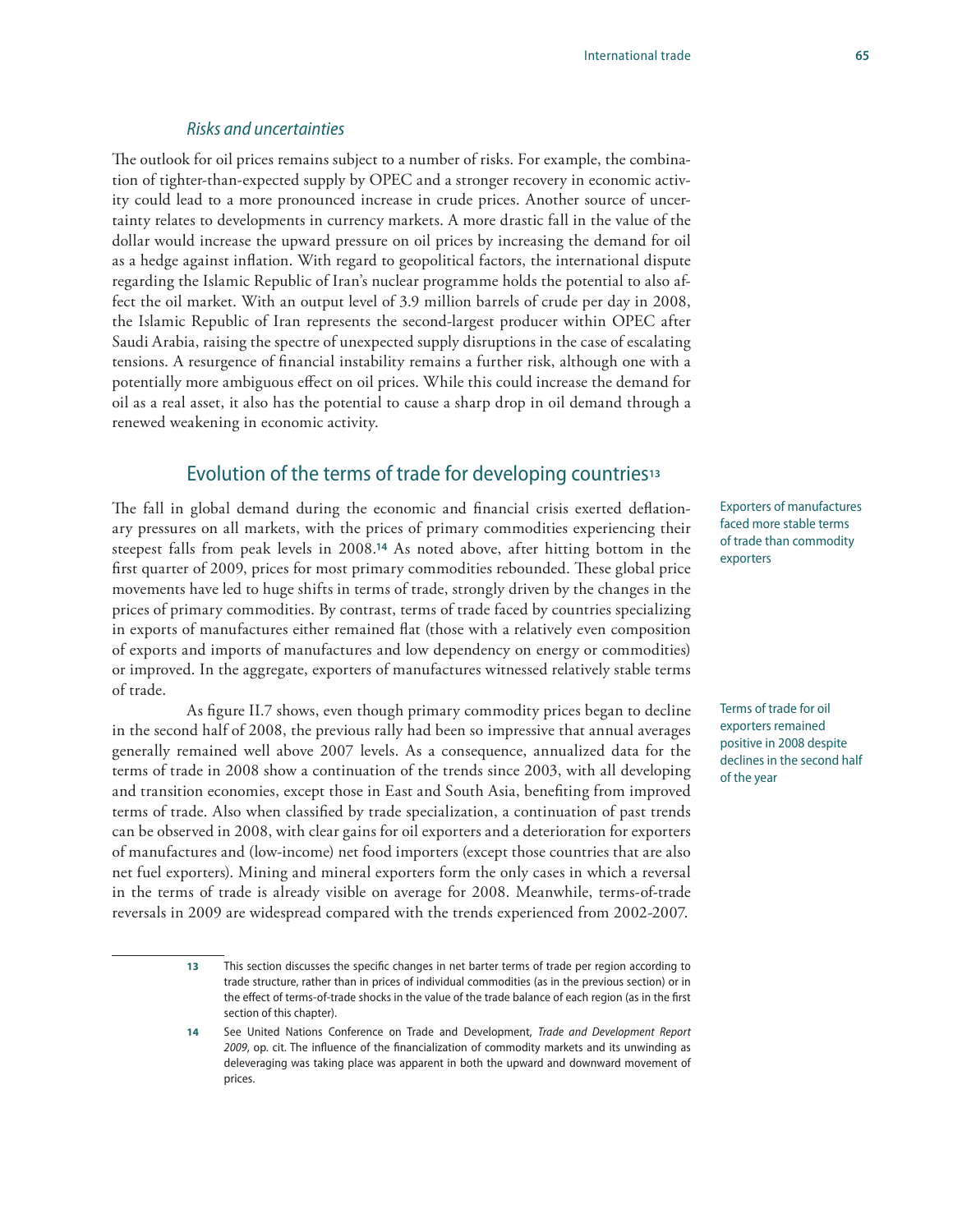While prices of oil and commodities remain high compared with longterm trends, it is doubtful whether such gains can be sustained

The size of the terms-of-trade shocks strongly depends on the structure of commodity trade. Low-income countries that are net importers of food and energy experienced improved terms of trade in the second half of 2008 and in early 2009 as world market prices for these commodities fell steeply. Yet, those prices remain high compared with levels at the beginning of the decade, and the continued high volatility in food and energy prices is characteristic of the high vulnerability of these economies to swings in global markets. More generally, it remains unclear whether developing countries that have gained from improved terms of trade during the present decade, such as countries in Western Asia, parts of Africa, and Latin America and the Caribbean, as well as many of the economies in transition, will see benefits in the near future. The vulnerability of economies strongly dependent on exports of primary commodities has been repeatedly underscored in the economic development literature up until very recently, although the debate appears to have faded away with the substantial terms-of-trade gains during the present decade. The current global crisis should be a warning that commodity price booms tend to be temporary and that, in order to avoid the long-lasting negative consequences of severe trade shocks, countries should engage counter-cyclical macroeconomic policy rules to protect their domestic economy from such adversity and invest in greater economic diversification to reduce vulnerability over time.**<sup>15</sup>**

### **Trade policy developments**

### The Doha Round

The most recent major attempt to re-energize the Doha Round of multilateral trade negotiations was at an informal ministerial meeting of the World Trade Organization (WTO) in July 2008. This attempt failed over disagreements on various issues, but especially on the special safeguard mechanism (SSM) for agriculture in developing countries. Since then, the world has been severely hit by the global economic crisis. A natural, expected reaction to economic turmoil is the use of trade barriers to dampen the negative impact on domestic producers. During the Great Depression of the 1930s, protectionism spread rapidly and caused irreparable economic and political damage. As discussed below, there were wide concerns that a similar—albeit perhaps more timid—protectionist trend might emerge as the current crisis deepened. To counteract this, there have been numerous calls by world leaders, including at the G20 summits, to conclude the Doha Round before the end of 2010 as a credible multilateral policy response to the crisis. According to WTO estimates, the successful conclusion of the Round would provide a global stimulus and welfare gains of about \$150 billion. While small in relation to WGP and the fiscal stimulus measures, such gains would be an incentive not to recur to the beggar-thy-neighbour policies that characterized the initial responses during the Great Depression.**<sup>16</sup>**

The road towards a successful completion of the Doha Round is yet to be found. There is no doubt that the success of trade negotiations embracing the concerns of all countries would send a positive signal that countries were committed to multilateralism after

> **15** See, for instance, *World Economic and Social Survey 2008: Overcoming Economic Insecurity* (United Nations publication, Sales No. E.08.II.C.1).

**16** See Report on G20 Trade and Investment Measures, issued on 14 September 2009 by the World Trade Organization, the Organization for Economic Cooperation and Development and the United Nations Conference on Trade and Development, available at http://www.unctad.org/en/docs/ wto\_oecd\_unctad2009\_en.pdf.

A proven resistance to recur to beggar-thy-neighbour policies could be a positive stimulus for a return to negotiations on the Doha Round

A meaningful development content of the Round's final package could make a significant contribution to a sustained recovery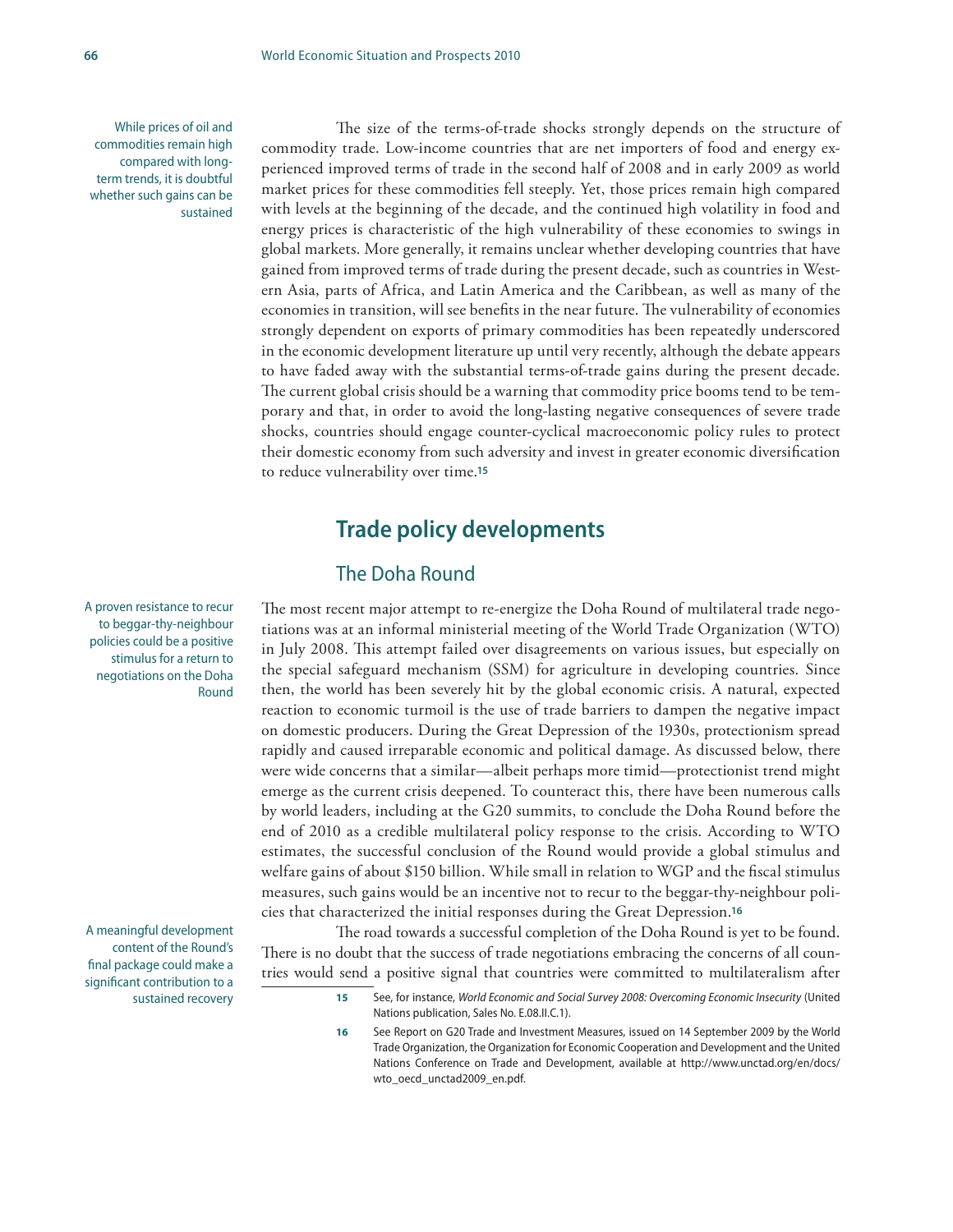Figure II.7







**Sources:** UNCTAD Secretariat calculations, based on UNCTAD Handbook of Statistics Online; UNCTAD, *Commodity Prices Bulletin*; United Nations Commodity Trade Statistics Database; United States Department of Labor Statistics; Japan Customs; IMF, International Financial Statistics database; and ECLAC, Balance of Payments Statistics database.

- **a** Selected developing economies and economies in transition.
- **b** Net food importers are low-income food-deficit countries, excluding exporters of fuel, minerals and mining products.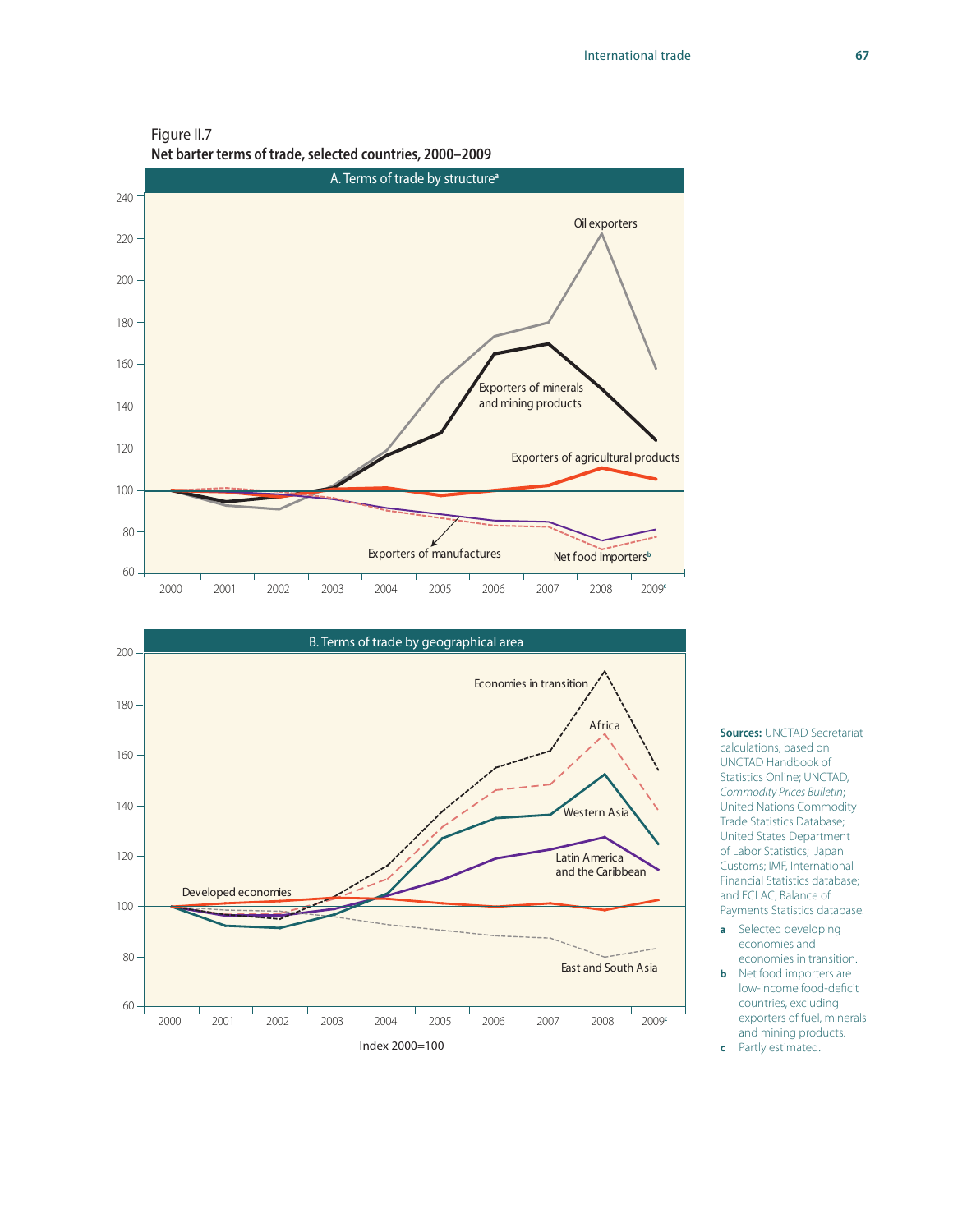an economic and financial crisis that, in part, was precipitated by a lack of international regulatory coordination. More significantly, given that the crisis has also underscored the importance of proactive government policy action, a meaningful development content of the Round's final package would be seen as the key to maximizing the contribution of coordinated policy action for the recovery and post-crisis development, particularly for the LDCs.

It may be recalled that the Doha Round's original focus was on redressing development-related imbalances and asymmetries in the WTO agreements by placing development objectives at its centre. In practice, the protracted negotiations have gradually shifted away from a defined development agenda. In particular, the establishment of a strengthened and more operational special and differential treatment (SDT) in favour of developing countries and, more generally, the resolution of development-related issues which had been identified during the implementation of the Uruguay Round were essentially downgraded. The shift away from the development agenda was also manifest in the draft modalities on agriculture and non-agricultural market access (NAMA), by which the diverse capacities, needs and interests of developing countries were addressed through a de facto differentiation among developing countries, departing from the traditional approach to SDT based on non-discrimination among developing countries.

The crisis has also underscored the vital importance of strengthening countries' resilience to exogenous shocks, in particular through effective safeguard mechanisms. Therefore, development-related deliverables that were originally expected of the Round (such as the special safeguard mechanism (SSM) in agriculture which aims to preserve the necessary policy space against adverse external shocks) should logically be stressed in the negotiations.

While the above-mentioned developmental issues and safeguard mechanisms should not be disregarded, perceptions of poor prospects for a successful conclusion of the Doha Round in the foreseeable future seem to have provided incentives for establishing regional and bilateral preferential trade agreements. Nonetheless, the global economic crisis appears to have slowed the emergence of such trade arrangements outside WTO disciplines, but this may be temporary, and the trend could be revived after recovery.

Therefore, as the global recovery takes hold and the risks of proliferation of bilateral agreements re-emerge, the modus operandi of the multilateral trading system should stay firmly aligned with the development concerns that were at the centre of the conception of the Doha Round. A shift to place greater focus on implementation, policy review and the enhancement of trade-related capacities would perhaps be necessary to avoid the risk of non-implementation and disputes.

Consolidating enhanced and predictable Aid for Trade programmes, delivered both at the bilateral and multilateral levels, would form an indispensable ingredient to support such a process. Similarly, as part of broader national development strategies, consideration should be given to enhancing the space for developing countries to conduct development and industrial policies aimed at improving productivity, export competitiveness and diversification of trade and production. In order to strengthen the capacity of developing countries to cope with large adverse external shocks, certain use of legitimate trade defence instruments should be permitted, such as the (temporary) use of tariffs, safeguards, anti-dumping and other countervailing measures.

Finally, defining the future boundaries of the trading system is likely to be a formidable challenge, as the global economic and financial crisis has highlighted the weakness of having multilaterally agreed rules in one area (trade) even as another area (finance) is left largely unregulated.

It is critical that effective safeguard mechanisms in trade negotiations be strengthened

A shift towards greater focus on implementation could avoid obstacles to trade negotiations

Consolidation of Aid for Trade programmes remains indispensable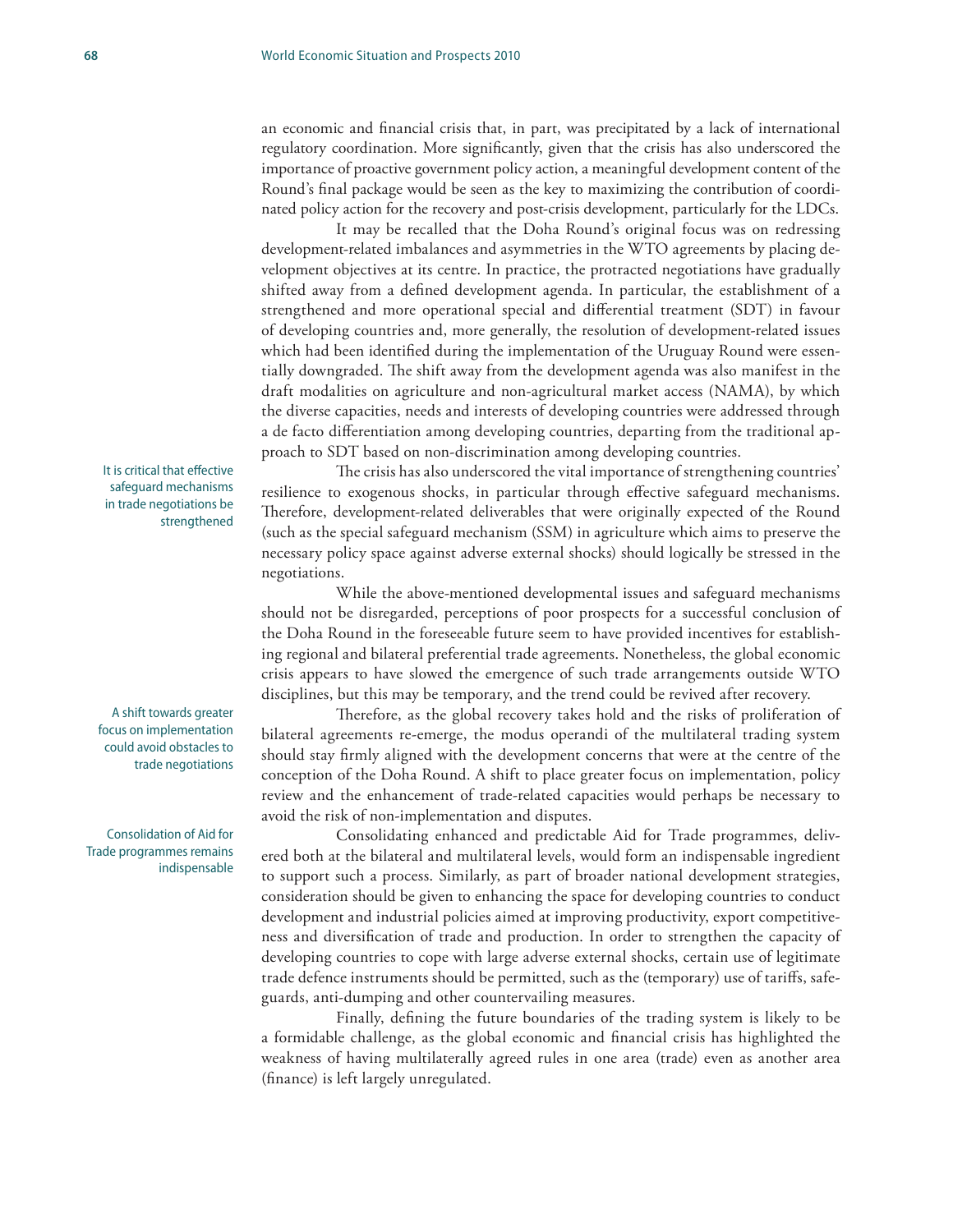### Low-intensity protectionism in response to the crisis

In their response to the current global crisis, many Governments have been tempted by sentiments of economic nationalism and protectionism. Although the fiscal and financial packages that have been introduced are widely considered to be indispensable policy measures for economic stability and recovery, many contain elements—such as direct State support to industries, bailouts, other subsidies and "buy/lend/invest/hire local" conditions—that favour spending on domestic goods and services at the expense of imports and, hence, of global trade. In addition, several of those support measures may infringe upon fair trade practices, distort competitive conditions and influence decisions on the location of investment and production, with implications for many years to come. Developing countries that lack the capacity to engage such support measures may suffer undue loss in competitiveness as a consequence.

Increased trade protection in one country is likely to lead to retaliation by other countries in the presence of a global negative shock, which could lead to generalized beggar-thy-neighbour policies. The sum of these actions will likely have negative welfare implications for the world as a whole and most likely no country will stand to gain in the end. Bearing this in mind, at the latest G20 Summit in Pittsburgh, world leaders emphasized that "[i]t is imperative we stand together to fight against protectionism ... to refrain from raising barriers or imposing new barriers to investment or to trade in goods and services, imposing new export restrictions or implementing World Trade Organization (WTO) inconsistent measures to stimulate exports and commit to rectify such measures as they arise."**<sup>17</sup>**

Nonetheless, trade defence or "contingency protection" measures are allowed under the current WTO agreements and need not be inconsistent with a feasible multilateral trading system. Their application would be regulated within an agreed multilateral framework. These contingency protection measures are designed to provide (temporary) relief for specific sectors of the domestic economy and are considered important elements of national policy space for all countries. Unfortunately, many of these measures (for example, safeguards, anti-dumping and other countervailing measures) are at present considered to be too murky and complex to implement in practice.

The poorer developing countries, and the LDCs in particular, could benefit from such measures in coping with adverse external shocks. Most of these economies have a weak capacity for implementing counter-cyclical policies. Their economies tend to be heavily dependent upon exports of a few commodities and they are bound to search for external financial sources to mitigate the consequences of adverse external shocks. Contingency protection measures could facilitate the continuation of diversification policies (as discussed above) during crises and severe adverse external shocks. It will be equally important, however, to ensure early implementation of the duty-free, quota-free treatment for the exports of LDCs, as agreed in Hong Kong SAR in 2005. This would be a tangible confidence-building measure demonstrating that the poorest countries are indeed supported directly by providing them full and duty-free market access for their exports. Another supporting policy could be an assurance by developed countries to keep their generalized system of preferences (GSP) schemes free of new restrictions and conditions. Such preferential schemes can provide an important stimulus for encouraging trade growth in developing countries, thus partially compensating for their limited ability to put in place policy stimuli on the scale of developed countries.

> **17** See Leaders' Statement: The Pittsburgh Summit 2009, available at http://www.pittsburghsummit. gov/mediacenter/129639.htm.

Policy responses to the crisis tend to favour spending on domestic goods and services

Outright trade protection in one country could lead to generalized beggar-thyneighbour policies

"Contingency protection" measures are allowed under the current WTO agreements

The poorer developing countries could benefit from increased contingency protection in coping with adverse external shocks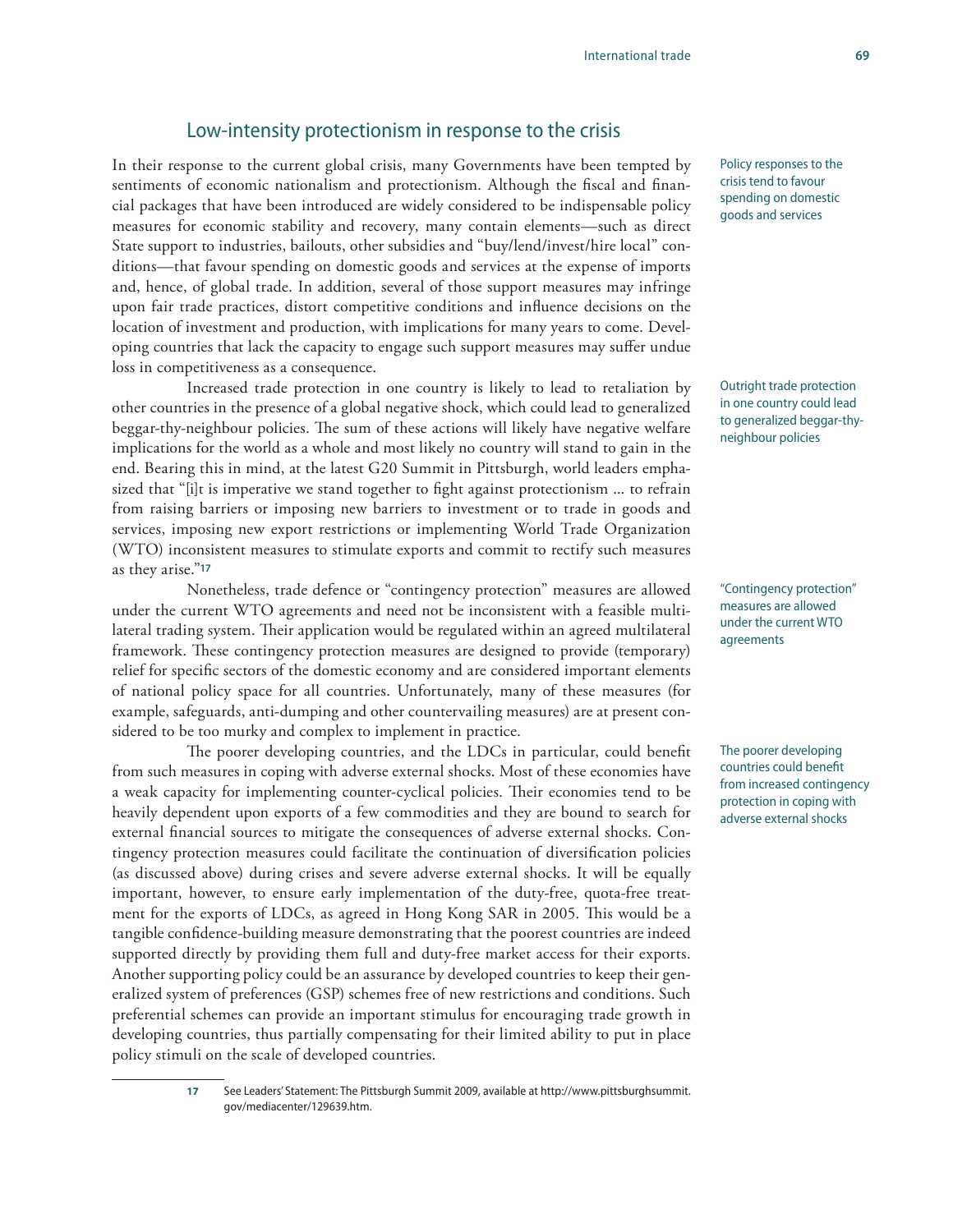### Headroom for tariff protection in developing countries

There is still room for tariff protection in developing countries as a part of national economic responses to the crisis Since the existence of the WTO, its members, and especially developing countries, have reduced tariffs to well below the legally bound rates belonging to the most-favoured-nation (MFN) status. This has provided some space to increase applied tariffs, if necessary. The difference between applied and bound tariff rates is often called "tariff water". Recent estimates show that the world's tariff water amounts to 11 percentage points, while it is close to zero in the United States and China, and higher than 70 percentage points in many LDCs and small island developing States.**<sup>18</sup>** Further evidence indicates that there is also quite significant variance across commodities, with the world's tariff water for agricultural products amounting to about 27 percentage points, while the tariff water for manufactures is about 9 percentage points. Countries with "positive water" (that is, with lower applied rates than the MFN-bound rates) could actually increase tariffs to protect domestic industries.

In response to the current crisis, large countries have been more inclined to increase tariffs than small countries. WTO studies report several instances in which developing countries and economies in transition have raised import tariffs well within their bound limits.**19** Developed countries, on the other hand, have closely approached their bound limits, but no instances have been reported so far of attempts to raise their tariffs above them, probably because this would require renegotiation of existing WTO rules. At the same time, several Governments have also decreased tariffs. Thus, there is no clear trend towards an increased use of import tariffs.

### *Non-tariff measures*

Equally, there is so far no evidence pointing to the widespread use or systematic increases in non-tariff barriers in the wake of the global crisis. Fragmentary data suggest more incidental use of such trade restrictions in a limited number of countries, including the introduction of stricter import licensing requirements for some sensitive goods like steel. Safeguards and anti-dumping measures have been applied by some developed and developing countries, but with no clear indication of any significantly increasing trend. Anti-dumping measures can be very disruptive to trade and the rise in the use of such measures remains an issue that Governments will watch keenly.

#### *Subsidies*

Governments of mostly developed and the larger developing countries have increased the use of subsidies as a part of national economic stimulus packages in response to the crisis. Subsidies can be highly distortive to trade. As is the case for tariffs, they can artificially improve the competitiveness of those producers receiving the subsidy not only domestically but also in international markets. By supporting companies that would have been unable to compete, the subsidies may put otherwise healthy companies in an uncompetitive position, forcing even more subsidies. Subsidies are actionable under WTO rules and can be countervailed. Furthermore, they may in turn generate a chain of retaliatory measures and increased protection.

**19** See World Trade Organization, Report to the TPRB from the Director-General on the financial and economic crisis and trade-related developments, JOB(09)/30, 26 March 2009.

Subsidies are actionable under WTO rules and can be countervailed

**<sup>18</sup>** See Liliana Foletti, Marco Fugazza, Alessandro Nicita and Marcelo Olarreaga, "Smoke in the (Tariff ) Water" in *The fateful allure of protectionism: Taking stock for the G8*, Simon J. Evenett, Bernard M. Hoekman and Olivier Cattaneo, eds. (London, United Kingdom, Centre for Economic Policy Research, 2009).